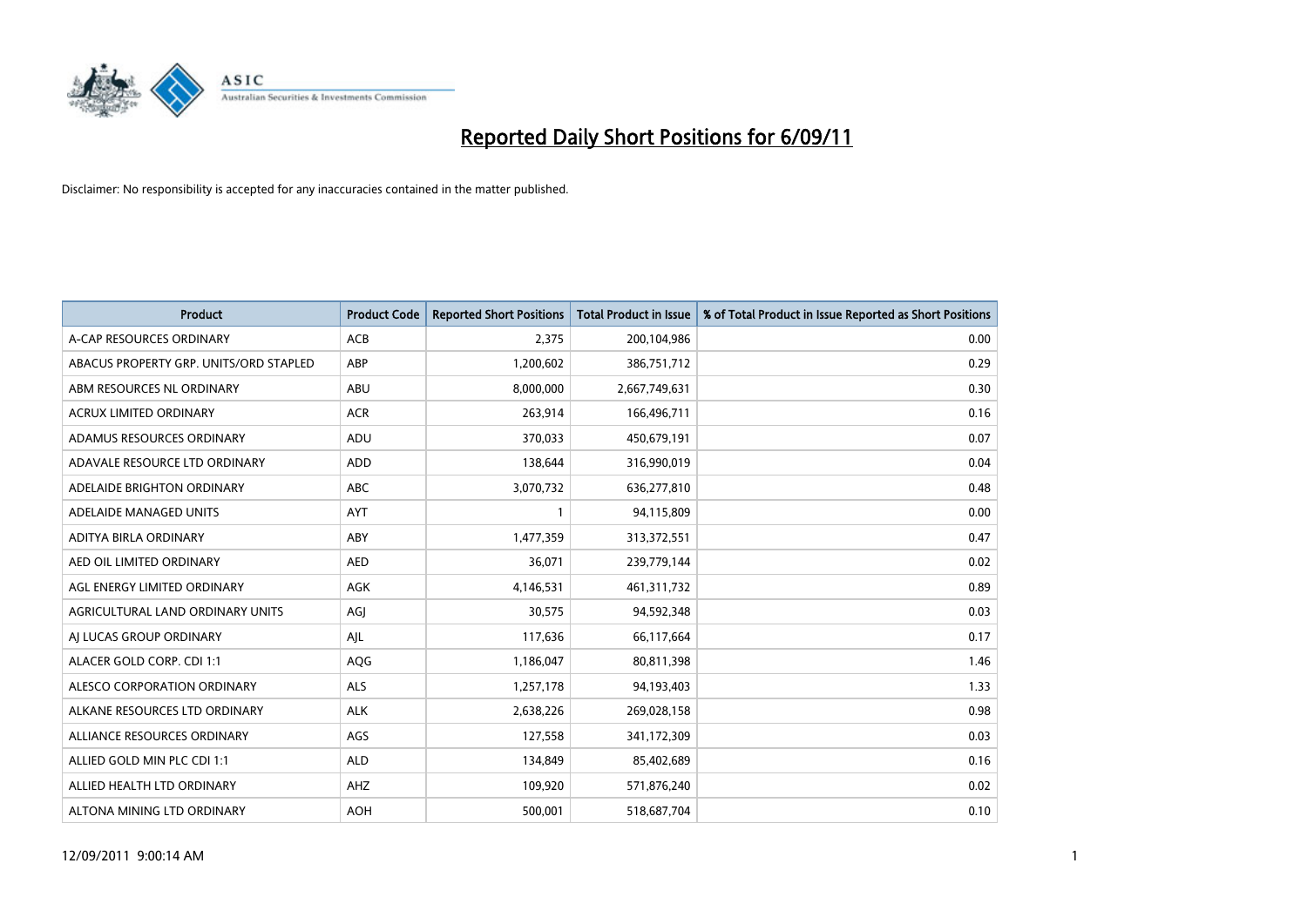

| <b>Product</b>                          | <b>Product Code</b> | <b>Reported Short Positions</b> | <b>Total Product in Issue</b> | % of Total Product in Issue Reported as Short Positions |
|-----------------------------------------|---------------------|---------------------------------|-------------------------------|---------------------------------------------------------|
| ALUMINA LIMITED ORDINARY                | <b>AWC</b>          | 26,636,901                      | 2,440,196,187                 | 1.09                                                    |
| AMADEUS ENERGY ORDINARY                 | AMU                 | 454.000                         | 286,944,489                   | 0.16                                                    |
| AMALGAMATED HOLDINGS ORDINARY           | AHD                 | 1,504                           | 157,471,848                   | 0.00                                                    |
| AMCOM TELECOMM. ORDINARY                | <b>AMM</b>          | 639                             | 238,943,029                   | 0.00                                                    |
| AMCOR LIMITED ORDINARY                  | <b>AMC</b>          | 4,142,971                       | 1,227,572,318                 | 0.30                                                    |
| AMP LIMITED ORDINARY                    | AMP                 | 16,955,684                      | 2,811,693,913                 | 0.60                                                    |
| AMPELLA MINING ORDINARY                 | <b>AMX</b>          | 756,669                         | 204,985,108                   | 0.37                                                    |
| ANSELL LIMITED ORDINARY                 | <b>ANN</b>          | 2,588,199                       | 133,033,772                   | 1.92                                                    |
| ANZ BANKING GRP LTD ORDINARY            | ANZ                 | 11,817,530                      | 2,628,902,711                 | 0.44                                                    |
| APA GROUP STAPLED SECURITIES            | <b>APA</b>          | 6,733,993                       | 634,116,029                   | 1.05                                                    |
| APEX MINERALS NL ORDINARY               | <b>AXM</b>          | 885,146                         | 5,550,243,713                 | 0.02                                                    |
| APN EUROPEAN RETAIL UNITS STAPLED SEC.  | <b>AEZ</b>          | 11,832                          | 544,910,660                   | 0.00                                                    |
| APN NEWS & MEDIA ORDINARY               | <b>APN</b>          | 25,224,812                      | 618,568,292                   | 4.09                                                    |
| AQUARIUS PLATINUM. ORDINARY             | <b>AOP</b>          | 4,829,612                       | 470,167,206                   | 1.02                                                    |
| AQUILA RESOURCES ORDINARY               | <b>AQA</b>          | 4,765,554                       | 374,368,499                   | 1.25                                                    |
| ARAFURA RESOURCE LTD ORDINARY           | <b>ARU</b>          | 6,724,911                       | 367,980,342                   | 1.81                                                    |
| ARB CORPORATION ORDINARY                | <b>ARP</b>          | 9,032                           | 72,481,302                    | 0.01                                                    |
| ARDENT LEISURE GROUP STAPLED SECURITIES | AAD                 | 1,200,744                       | 324, 167, 221                 | 0.37                                                    |
| ARISTOCRAT LEISURE ORDINARY             | <b>ALL</b>          | 24,393,653                      | 536,480,307                   | 4.56                                                    |
| ASCIANO LIMITED ORDINARY                | <b>AIO</b>          | 37,100,551                      | 2,926,103,883                 | 1.28                                                    |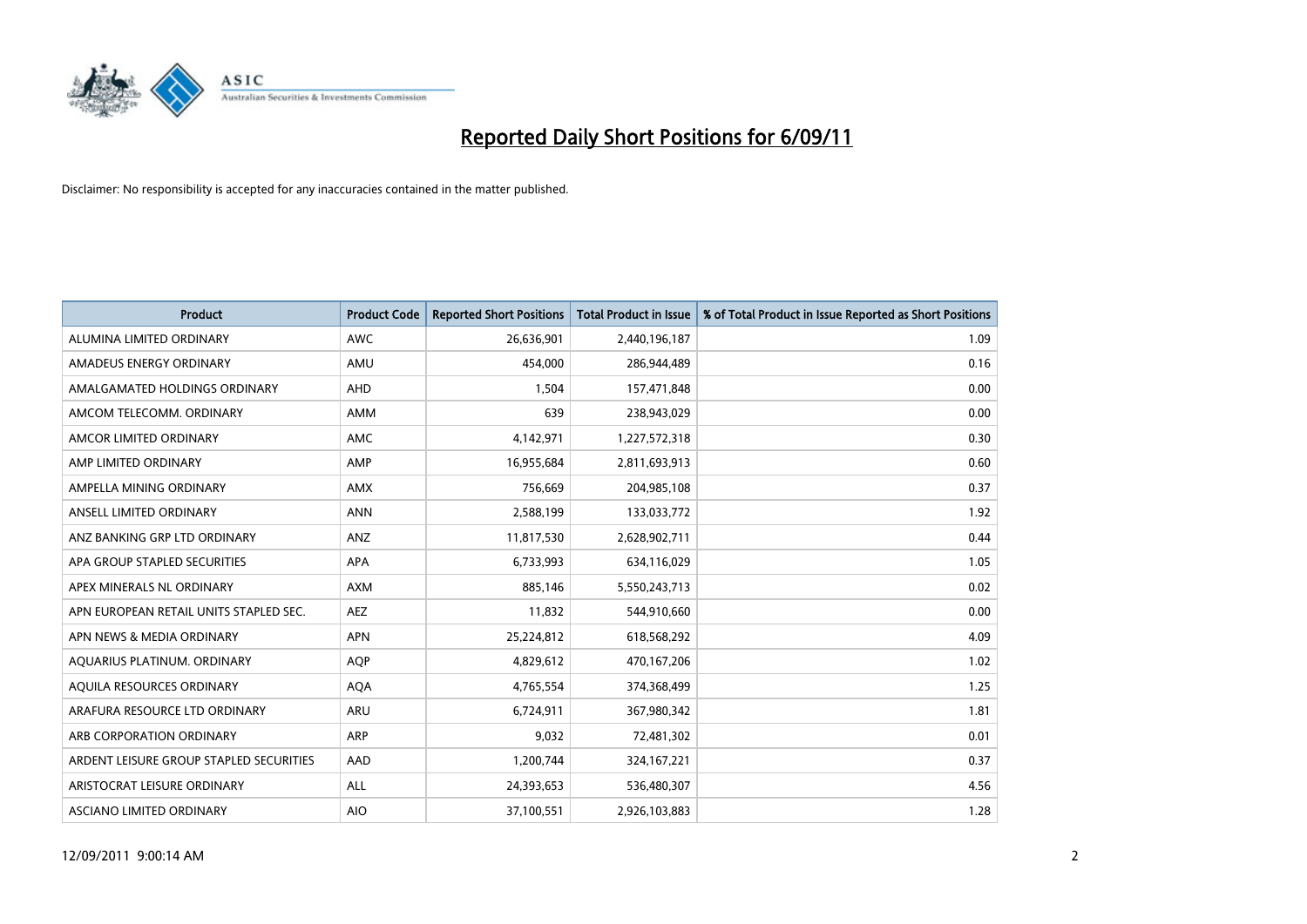

| <b>Product</b>                          | <b>Product Code</b> | <b>Reported Short Positions</b> | Total Product in Issue | % of Total Product in Issue Reported as Short Positions |
|-----------------------------------------|---------------------|---------------------------------|------------------------|---------------------------------------------------------|
| ASG GROUP LIMITED ORDINARY              | <b>ASZ</b>          | 230,094                         | 169,117,796            | 0.13                                                    |
| ASPEN GROUP ORD/UNITS STAPLED           | APZ                 | 1,131,853                       | 584,985,037            | 0.19                                                    |
| ASPIRE MINING LTD ORDINARY              | <b>AKM</b>          | 729,906                         | 540,594,556            | 0.13                                                    |
| ASTON RES LTD ORDINARY                  | <b>AZT</b>          | 361,454                         | 204,527,604            | 0.17                                                    |
| ASTRO JAP PROP GROUP STAPLED SECURITIES | AJA                 | 28,022                          | 58,445,002             | 0.05                                                    |
| ASX LIMITED ORDINARY                    | <b>ASX</b>          | 1,806,997                       | 175,136,729            | 1.03                                                    |
| ATLANTIC LIMITED ORDINARY               | ATI                 | 20,575                          | 114,244,850            | 0.02                                                    |
| ATLAS IRON LIMITED ORDINARY             | <b>AGO</b>          | 14,919,578                      | 827,181,142            | 1.80                                                    |
| AURORA OIL & GAS ORDINARY               | <b>AUT</b>          | 7,793,097                       | 411,155,343            | 1.86                                                    |
| AUSDRILL LIMITED ORDINARY               | <b>ASL</b>          | 253,307                         | 301,519,183            | 0.09                                                    |
| AUSENCO LIMITED ORDINARY                | AAX                 | 1,410,082                       | 122,987,022            | 1.14                                                    |
| AUSGOLD LIMITED ORDINARY                | <b>AUC</b>          | 75,160                          | 84,853,812             | 0.09                                                    |
| <b>AUSTAL LIMITED ORDINARY</b>          | ASB                 | 410,728                         | 188,069,638            | 0.21                                                    |
| <b>AUSTAR UNITED ORDINARY</b>           | <b>AUN</b>          | 2,333,886                       | 1,271,505,737          | 0.17                                                    |
| AUSTBROKERS HOLDINGS ORDINARY           | <b>AUB</b>          | 2                               | 54,658,736             | 0.00                                                    |
| AUSTIN ENGINEERING ORDINARY             | <b>ANG</b>          | 3,153                           | 71,864,403             | 0.00                                                    |
| <b>AUSTRALAND ASSETS ASSETS</b>         | AAZPB               | 1,168                           | 2,750,000              | 0.04                                                    |
| AUSTRALAND PROPERTY STAPLED SECURITY    | <b>ALZ</b>          | 705,509                         | 576,846,597            | 0.11                                                    |
| AUSTRALIAN AGRICULT, ORDINARY           | AAC                 | 1,224,354                       | 312,892,824            | 0.38                                                    |
| AUSTRALIAN EDUCATION UNITS              | <b>AEU</b>          | 625,000                         | 175,465,397            | 0.36                                                    |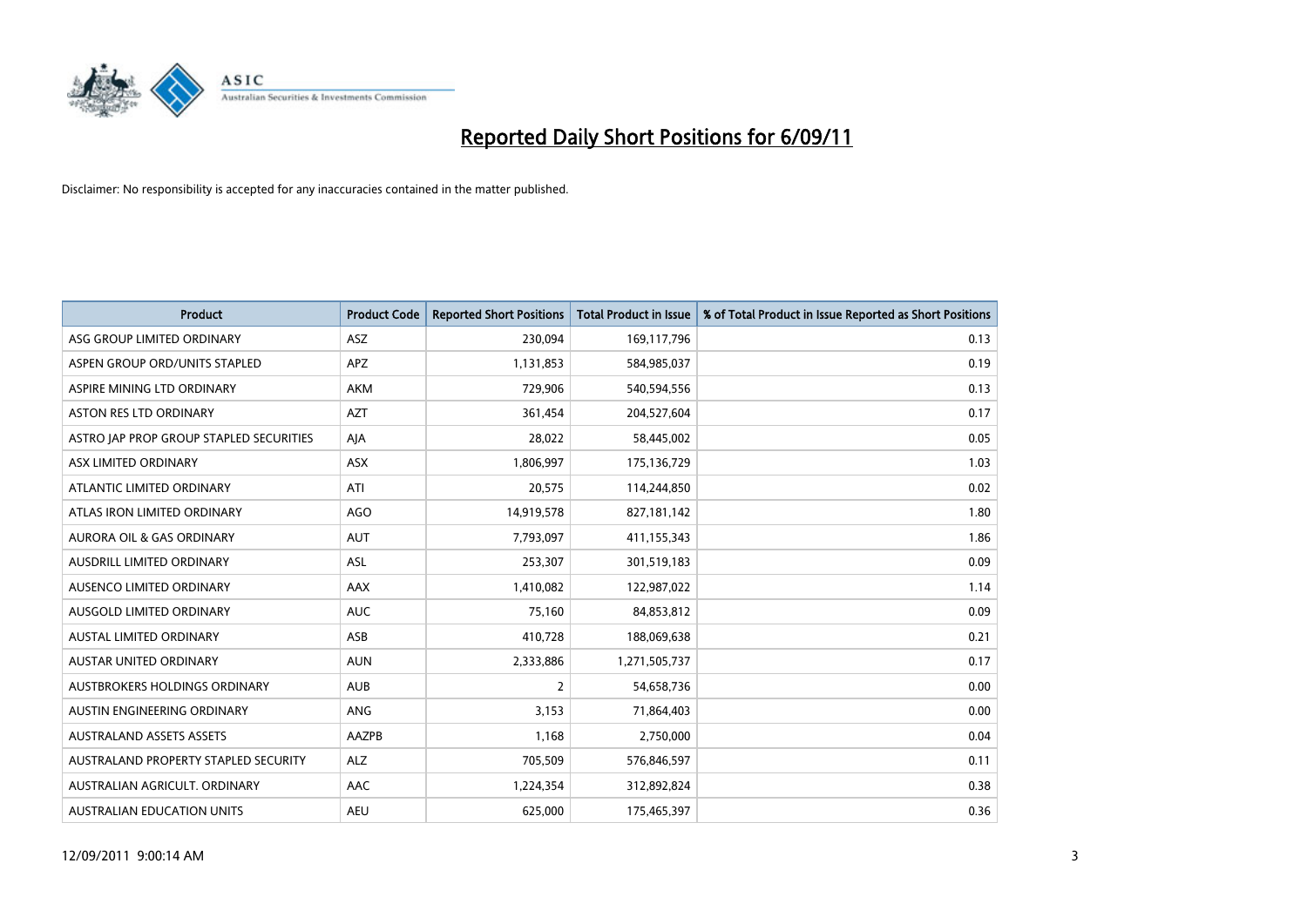

| Product                              | <b>Product Code</b> | <b>Reported Short Positions</b> | <b>Total Product in Issue</b> | % of Total Product in Issue Reported as Short Positions |
|--------------------------------------|---------------------|---------------------------------|-------------------------------|---------------------------------------------------------|
| AUSTRALIAN INFRASTR, UNITS/ORDINARY  | <b>AIX</b>          | 3,030,925                       | 620,733,944                   | 0.48                                                    |
| AUSTRALIAN MINES LTD ORDINARY        | <b>AUZ</b>          | 1,400,000                       | 636,910,317                   | 0.22                                                    |
| AUSTRALIAN PHARM, ORDINARY           | API                 | 2,028,858                       | 488,115,883                   | 0.41                                                    |
| AUTOMOTIVE HOLDINGS ORDINARY         | <b>AHE</b>          | 762                             | 260,579,682                   | 0.00                                                    |
| AVANCO RESOURCES LTD ORDINARY        | AVB                 | 1,080,527                       | 790,453,517                   | 0.14                                                    |
| AVEXA LIMITED ORDINARY               | <b>AVX</b>          | 243,657                         | 847,688,779                   | 0.03                                                    |
| AWE LIMITED ORDINARY                 | <b>AWE</b>          | 3,825,347                       | 521,871,941                   | 0.72                                                    |
| AZUMAH RESOURCES ORDINARY            | <b>AZM</b>          | 279,464                         | 281,650,356                   | 0.10                                                    |
| <b>BANDANNA ENERGY ORDINARY</b>      | <b>BND</b>          | 980,891                         | 526,946,930                   | 0.19                                                    |
| BANK OF OUEENSLAND, ORDINARY         | <b>BOQ</b>          | 9,271,366                       | 225,369,547                   | 4.11                                                    |
| <b>BANNERMAN RESOURCES ORDINARY</b>  | <b>BMN</b>          | 93,204                          | 234,435,934                   | 0.04                                                    |
| BASE RES LIMITED ORDINARY            | <b>BSE</b>          | 348,461                         | 419,332,023                   | 0.08                                                    |
| <b>BATHURST RESOURCES ORDINARY</b>   | <b>BTU</b>          | 7,034,477                       | 688,247,997                   | 1.02                                                    |
| <b>BAUXITE RESOURCE LTD ORDINARY</b> | <b>BAU</b>          | 111,797                         | 235,379,896                   | 0.05                                                    |
| <b>BC IRON LIMITED ORDINARY</b>      | <b>BCI</b>          | 279,977                         | 94,881,000                    | 0.29                                                    |
| BEACH ENERGY LIMITED ORDINARY        | <b>BPT</b>          | 1,451,934                       | 1,103,127,711                 | 0.12                                                    |
| BEADELL RESOURCE LTD ORDINARY        | <b>BDR</b>          | 358,643                         | 657,906,946                   | 0.06                                                    |
| BENDIGO AND ADELAIDE ORDINARY        | <b>BEN</b>          | 6,300,187                       | 360,412,014                   | 1.73                                                    |
| BERKELEY RESOURCES ORDINARY          | <b>BKY</b>          | 878,549                         | 174,298,273                   | 0.50                                                    |
| BETASHARES ASX RES ETF UNITS         | <b>ORE</b>          | 118,220                         | 4,519,665                     | 2.62                                                    |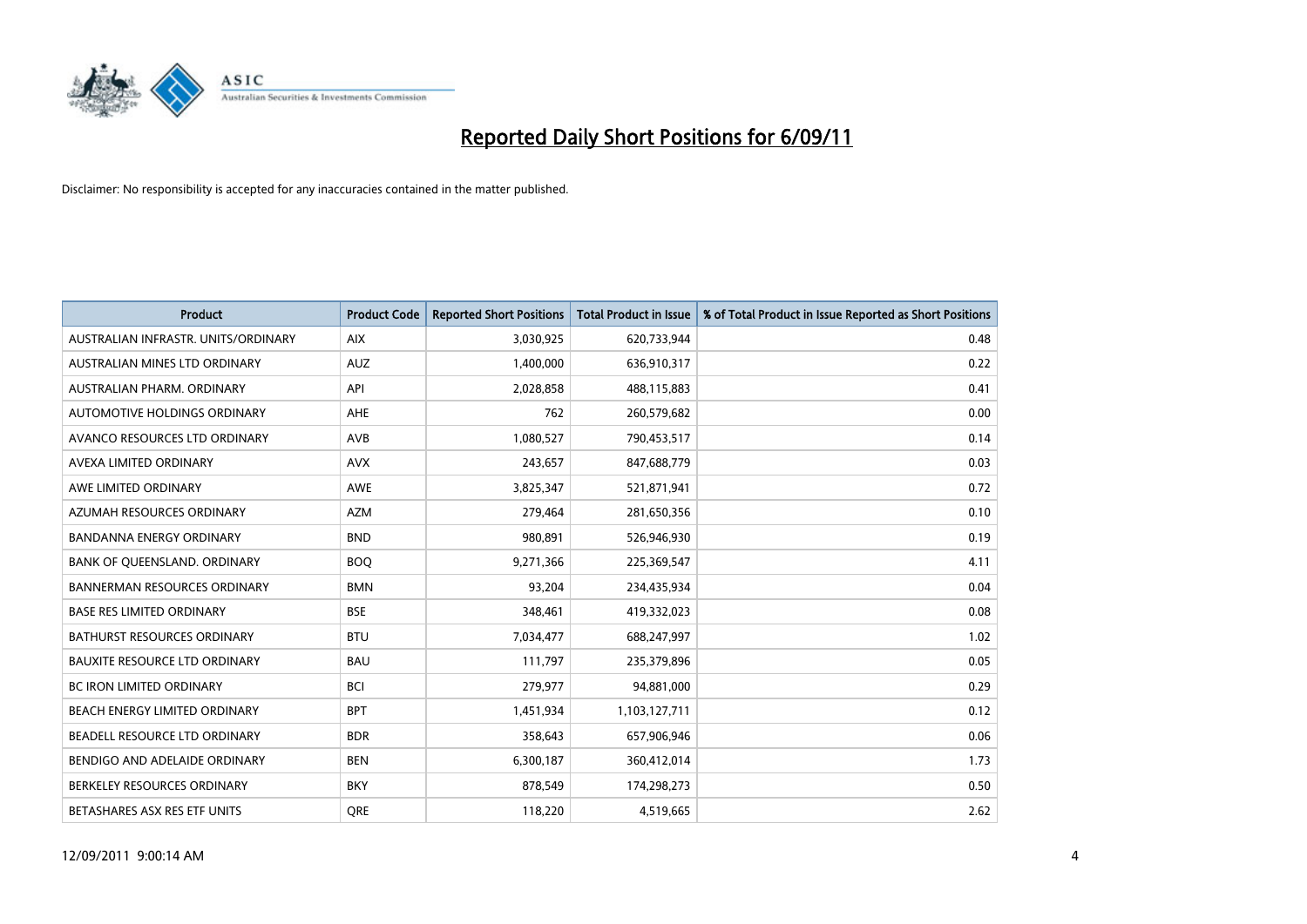

| Product                              | <b>Product Code</b> | <b>Reported Short Positions</b> | <b>Total Product in Issue</b> | % of Total Product in Issue Reported as Short Positions |
|--------------------------------------|---------------------|---------------------------------|-------------------------------|---------------------------------------------------------|
| <b>BHP BILLITON LIMITED ORDINARY</b> | <b>BHP</b>          | 42,191,884                      | 3,211,496,105                 | 1.28                                                    |
| <b>BILLABONG ORDINARY</b>            | <b>BBG</b>          | 20,139,150                      | 254,037,587                   | 7.93                                                    |
| <b>BIOTA HOLDINGS ORDINARY</b>       | <b>BTA</b>          | 1,957,043                       | 181,703,711                   | 1.07                                                    |
| <b>BISALLOY STEEL ORDINARY</b>       | <b>BIS</b>          | 84,480                          | 216,455,965                   | 0.04                                                    |
| BKI INVESTMENT LTD ORDINARY          | <b>BKI</b>          | 508                             | 422,863,407                   | 0.00                                                    |
| <b>BLACKMORES LIMITED ORDINARY</b>   | <b>BKL</b>          | 100                             | 16,779,663                    | 0.00                                                    |
| <b>BLACKTHORN RESOURCES ORDINARY</b> | <b>BTR</b>          | 35,848                          | 122,918,000                   | 0.03                                                    |
| <b>BLUESCOPE STEEL LTD ORDINARY</b>  | <b>BSL</b>          | 57,777,513                      | 1,842,207,385                 | 3.13                                                    |
| <b>BOART LONGYEAR ORDINARY</b>       | <b>BLY</b>          | 6,637,711                       | 461,163,412                   | 1.43                                                    |
| <b>BOOM LOGISTICS ORDINARY</b>       | <b>BOL</b>          | 337,999                         | 465,011,147                   | 0.07                                                    |
| BORAL LIMITED, ORDINARY              | <b>BLD</b>          | 37,453,289                      | 729,925,990                   | 5.14                                                    |
| BOTSWANA METALS LTD ORDINARY         | <b>BML</b>          | 7,000                           | 143,717,013                   | 0.00                                                    |
| <b>BOW ENERGY LIMITED ORDINARY</b>   | <b>BOW</b>          | 3,532,080                       | 351,683,973                   | 0.99                                                    |
| <b>BRADKEN LIMITED ORDINARY</b>      | <b>BKN</b>          | 3,051,281                       | 161,849,910                   | 1.86                                                    |
| <b>BRAMBLES LIMITED ORDINARY</b>     | <b>BXB</b>          | 9,570,424                       | 1,480,124,269                 | 0.64                                                    |
| <b>BREVILLE GROUP LTD ORDINARY</b>   | <b>BRG</b>          | 2.739                           | 129,995,322                   | 0.00                                                    |
| <b>BRICKWORKS LIMITED ORDINARY</b>   | <b>BKW</b>          | 24,737                          | 147,567,333                   | 0.02                                                    |
| <b>BROCKMAN RESOURCES ORDINARY</b>   | <b>BRM</b>          | 62,863                          | 144,803,151                   | 0.04                                                    |
| BT INVESTMENT MNGMNT ORDINARY        | <b>BTT</b>          | 181                             | 160,000,000                   | 0.00                                                    |
| <b>BURU ENERGY ORDINARY</b>          | <b>BRU</b>          | 4,233,251                       | 182,840,549                   | 2.32                                                    |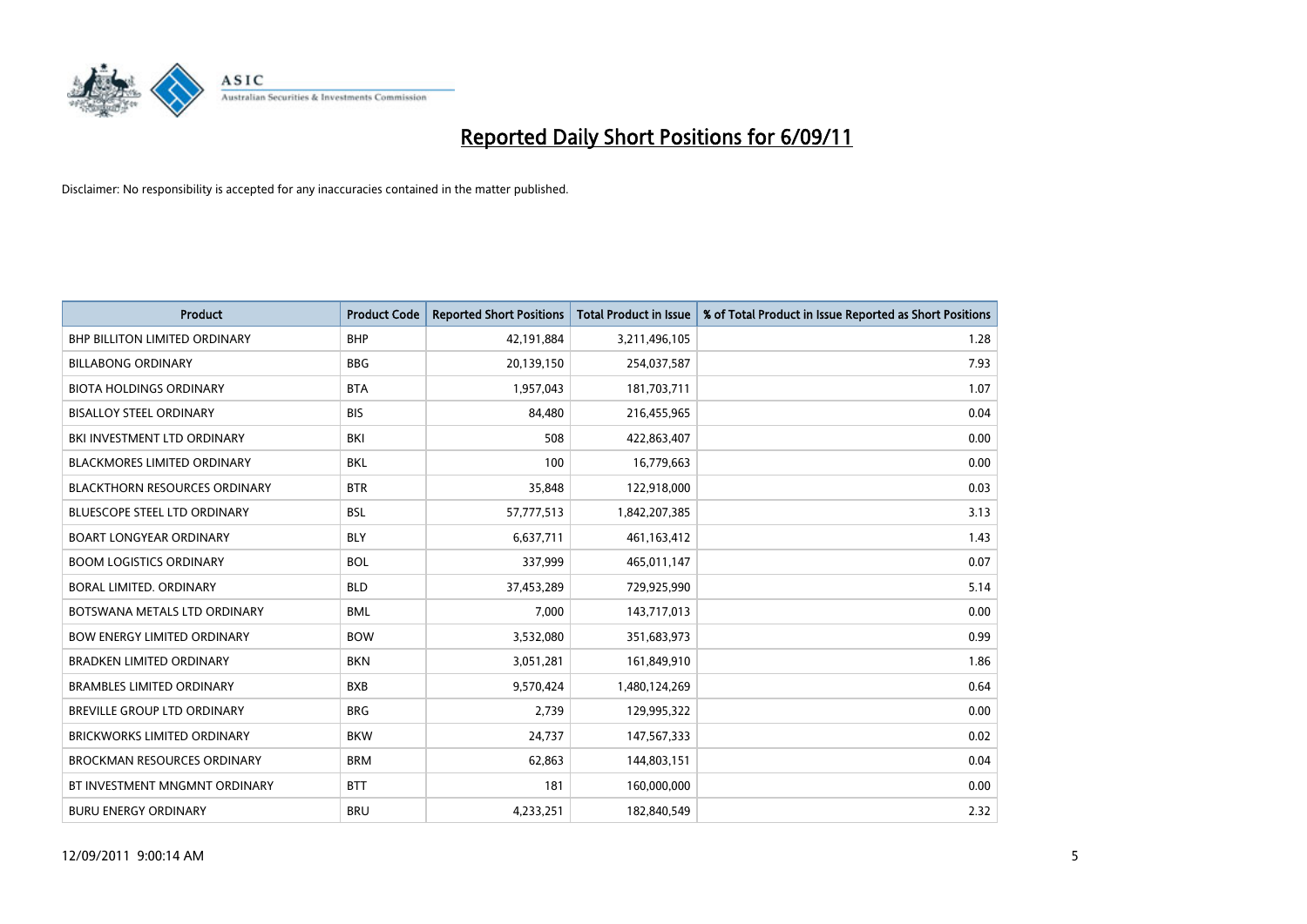

| Product                                       | <b>Product Code</b> | <b>Reported Short Positions</b> | Total Product in Issue | % of Total Product in Issue Reported as Short Positions |
|-----------------------------------------------|---------------------|---------------------------------|------------------------|---------------------------------------------------------|
| <b>BWP TRUST ORDINARY UNITS</b>               | <b>BWP</b>          | 940,615                         | 520,012,793            | 0.17                                                    |
| CABCHARGE AUSTRALIA ORDINARY                  | CAB                 | 633,260                         | 120,437,014            | 0.51                                                    |
| CALTEX AUSTRALIA ORDINARY                     | <b>CTX</b>          | 6,065,349                       | 270,000,000            | 2.23                                                    |
| CAMPBELL BROTHERS ORDINARY                    | <b>CPB</b>          | 102,856                         | 67,503,411             | 0.15                                                    |
| CAPE LAMBERT RES LTD ORDINARY                 | <b>CFE</b>          | 1,101,699                       | 631,349,603            | 0.18                                                    |
| CARABELLA RES LTD ORDINARY                    | <b>CLR</b>          | 732,971                         | 92,389,409             | 0.79                                                    |
| <b>CARBON ENERGY ORDINARY</b>                 | <b>CNX</b>          | 1,183,528                       | 698,517,858            | 0.15                                                    |
| <b>CARDNO LIMITED ORDINARY</b>                | CDD                 | 2,544                           | 109,780,032            | 0.00                                                    |
| CARNARVON PETROLEUM ORDINARY                  | <b>CVN</b>          | 2,655,427                       | 690,320,634            | 0.37                                                    |
| <b>CARNEGIE WAVE ENERGY ORDINARY</b>          | <b>CWE</b>          | 83,000                          | 899,087,627            | 0.01                                                    |
| <b>CARPATHIAN RESOURCES ORDINARY</b>          | <b>CPN</b>          | 75,000                          | 265,533,501            | 0.03                                                    |
| CARPENTARIA EXP. LTD ORDINARY                 | CAP                 | 9,777                           | 98,741,301             | 0.01                                                    |
| CARSALES.COM LTD ORDINARY                     | <b>CRZ</b>          | 13,706,950                      | 233,879,722            | 5.85                                                    |
| <b>CASH CONVERTERS ORDINARY</b>               | CCV                 | 106.300                         | 379,761,025            | 0.02                                                    |
| <b>CASPIAN OIL &amp; GAS ORDINARY</b>         | <b>CIG</b>          | 50,000                          | 1,331,500,513          | 0.00                                                    |
| CATALPA RESOURCES ORDINARY                    | CAH                 | 377,363                         | 178,214,799            | 0.21                                                    |
| <b>CELLNET GROUP ORDINARY</b>                 | <b>CLT</b>          | 1,342                           | 61,232,953             | 0.00                                                    |
| CENTRAL PETROLEUM ORDINARY                    | <b>CTP</b>          | 11,455                          | 982,298,842            | 0.00                                                    |
| <b>CENTRO PROPERTIES UNITS/ORD STAPLED</b>    | <b>CNP</b>          | 26,129                          | 972,414,514            | 0.00                                                    |
| <b>CENTRO RETAIL GROUP STAPLED SECURITIES</b> | <b>CER</b>          | 606,919                         | 2,286,399,424          | 0.02                                                    |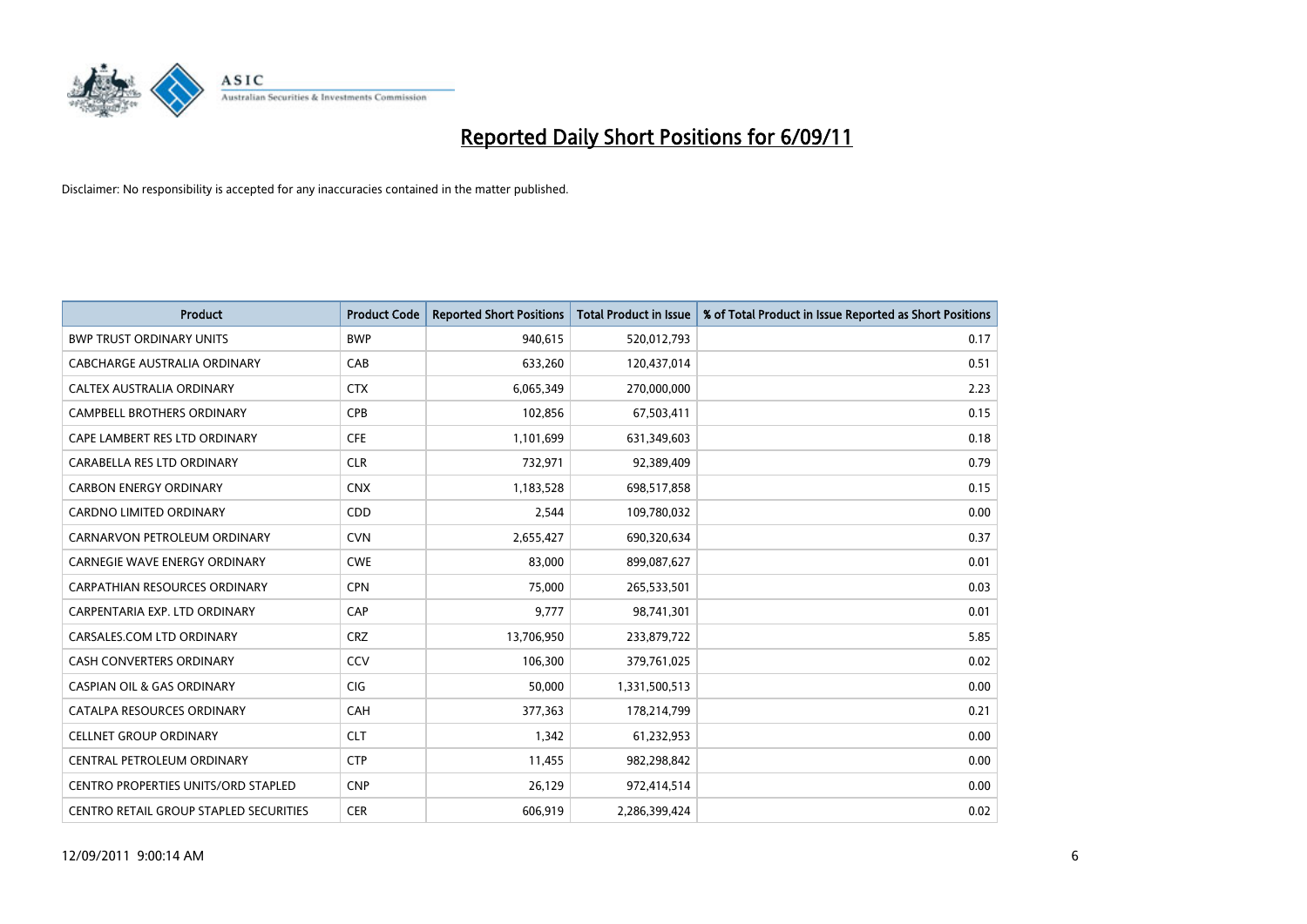

| Product                                  | <b>Product Code</b> | <b>Reported Short Positions</b> | Total Product in Issue | % of Total Product in Issue Reported as Short Positions |
|------------------------------------------|---------------------|---------------------------------|------------------------|---------------------------------------------------------|
| <b>CERAMIC FUEL CELLS ORDINARY</b>       | <b>CFU</b>          | 637,272                         | 1,201,353,566          | 0.05                                                    |
| <b>CERRO RESOURCES NL ORDINARY</b>       | CJO                 | 28,872                          | 748,268,606            | 0.00                                                    |
| <b>CFS RETAIL PROPERTY UNITS</b>         | <b>CFX</b>          | 58,887,372                      | 2,839,591,911          | 2.04                                                    |
| <b>CGA MINING LIMITED ORDINARY</b>       | <b>CGX</b>          | 187,836                         | 333,475,726            | 0.06                                                    |
| CHALLENGER DIV.PRO. STAPLED UNITS        | <b>CDI</b>          | 416.977                         | 898,159,765            | 0.05                                                    |
| <b>CHALLENGER INFRAST, STAPLED UNITS</b> | <b>CIF</b>          | 26,348                          | 316,223,785            | 0.01                                                    |
| CHALLENGER LIMITED ORDINARY              | <b>CGF</b>          | 9,072,928                       | 492,807,490            | 1.85                                                    |
| CHANDLER MACLEOD LTD ORDINARY            | <b>CMG</b>          | 11,970                          | 466,466,720            | 0.00                                                    |
| CHARTER HALL GROUP STAPLED US PROHIBIT.  | <b>CHC</b>          | 1,134,750                       | 308,040,283            | 0.36                                                    |
| <b>CHARTER HALL OFFICE UNIT</b>          | CQ <sub>O</sub>     | 10,861,388                      | 493,319,730            | 2.19                                                    |
| <b>CHARTER HALL RETAIL UNITS</b>         | <b>COR</b>          | 203,529                         | 302,162,079            | 0.06                                                    |
| CITIGOLD CORP LTD ORDINARY               | <b>CTO</b>          | 2,059,217                       | 1,105,078,301          | 0.18                                                    |
| CLINUVEL PHARMACEUT. ORDINARY            | <b>CUV</b>          | 4,127                           | 30,381,706             | 0.01                                                    |
| <b>CLOUGH LIMITED ORDINARY</b>           | <b>CLO</b>          | 94,506                          | 769,801,269            | 0.01                                                    |
| <b>CO2 GROUP LIMITED ORDINARY</b>        | COZ                 | 400.000                         | 280,309,888            | 0.14                                                    |
| <b>COAL &amp; ALLIED ORDINARY</b>        | <b>CNA</b>          | 6,285                           | 86,584,735             | 0.00                                                    |
| COAL OF AFRICA LTD ORDINARY              | <b>CZA</b>          | 584,170                         | 531,139,661            | 0.11                                                    |
| COALSPUR MINES LTD ORDINARY              | <b>CPL</b>          | 784,081                         | 579,768,744            | 0.13                                                    |
| <b>COBAR CONSOLIDATED ORDINARY</b>       | CCU                 | 44,836                          | 175,313,488            | 0.03                                                    |
| COCA-COLA AMATIL ORDINARY                | <b>CCL</b>          | 6,083,836                       | 758,281,096            | 0.80                                                    |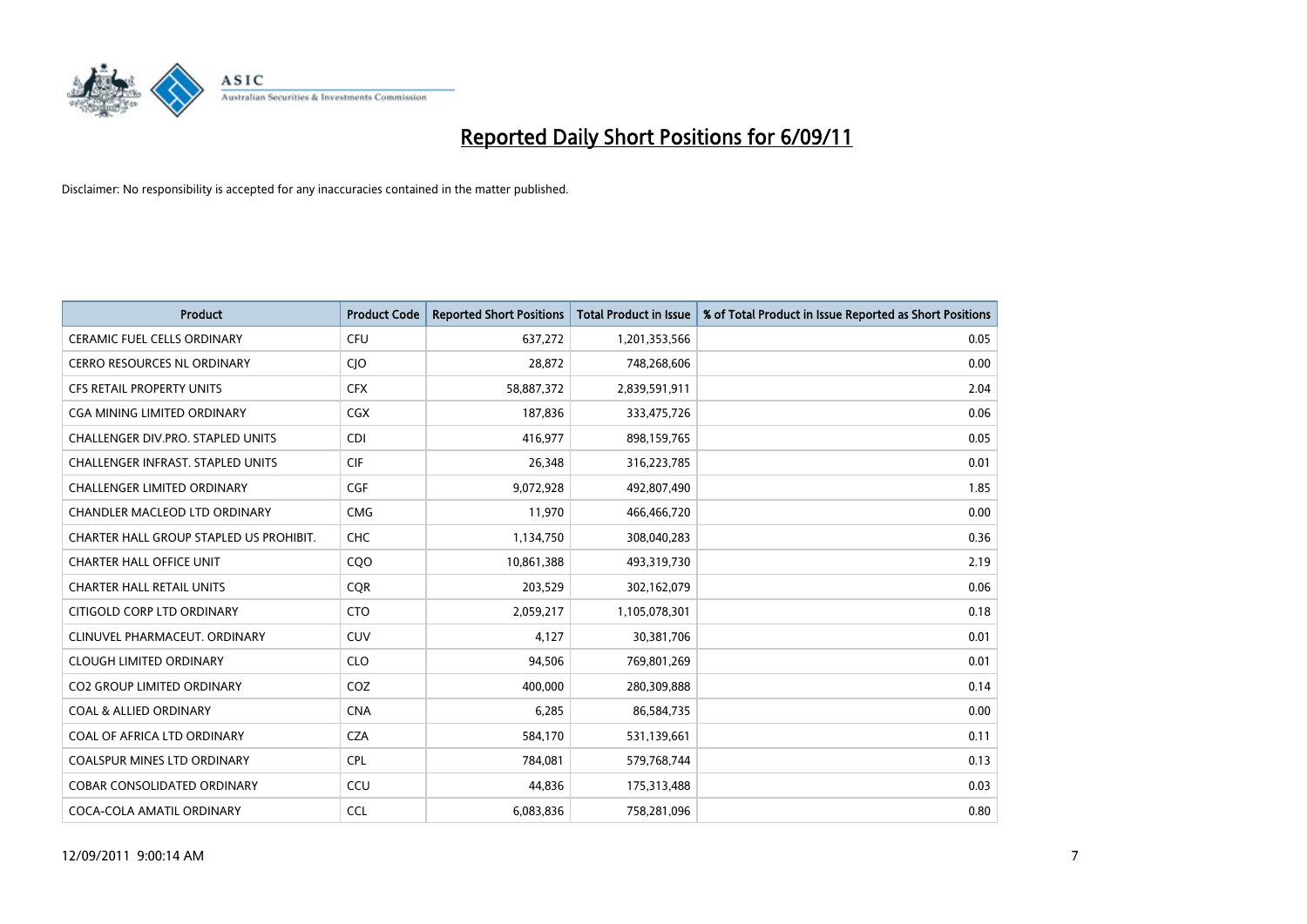

| <b>Product</b>                           | <b>Product Code</b> | <b>Reported Short Positions</b> | Total Product in Issue | % of Total Product in Issue Reported as Short Positions |
|------------------------------------------|---------------------|---------------------------------|------------------------|---------------------------------------------------------|
| <b>COCHLEAR LIMITED ORDINARY</b>         | <b>COH</b>          | 2,074,533                       | 56,808,883             | 3.66                                                    |
| COCKATOO COAL ORDINARY                   | <b>COK</b>          | 5,976,506                       | 1,016,196,908          | 0.59                                                    |
| <b>COKAL LTD ORDINARY</b>                | <b>CKA</b>          | 667,384                         | 130,055,735            | 0.51                                                    |
| COMMONWEALTH BANK, ORDINARY              | <b>CBA</b>          | 22,919,879                      | 1,558,713,344          | 1.44                                                    |
| <b>COMMONWEALTH PROP ORDINARY UNITS</b>  | <b>CPA</b>          | 30,954,899                      | 2,458,123,552          | 1.23                                                    |
| <b>COMPASS RESOURCES ORDINARY</b>        | <b>CMR</b>          | 160,952                         | 147,402,920            | 0.11                                                    |
| <b>COMPUTERSHARE LTD ORDINARY</b>        | <b>CPU</b>          | 6,601,250                       | 555,664,059            | 1.17                                                    |
| CONNECTEAST GROUP STAPLED                | <b>CEU</b>          | 12,241,680                      | 3,940,145,951          | 0.31                                                    |
| CONQUEST MINING ORDINARY                 | <b>COT</b>          | 1,394,805                       | 583,241,478            | 0.23                                                    |
| CONSOLIDATED MEDIA, ORDINARY             | <b>CMI</b>          | 1,238,768                       | 561,834,996            | 0.22                                                    |
| <b>CONTANGO MICROCAP ORDINARY</b>        | <b>CTN</b>          | 7,500                           | 146,423,793            | 0.01                                                    |
| CONTINENTAL COAL LTD DEFERRED SETTLEMENT | <b>CCCDA</b>        | 2,250                           | 241,517,032            | 0.00                                                    |
| <b>COOPER ENERGY LTD ORDINARY</b>        | <b>COE</b>          | 89,539                          | 292,576,001            | 0.03                                                    |
| <b>COPPER STRIKE LTD ORDINARY</b>        | <b>CSE</b>          | 714                             | 129,455,571            | 0.00                                                    |
| <b>CORDLIFE LIMITED ORDINARY</b>         | CBB                 |                                 | 150,887,354            | 0.00                                                    |
| <b>COUNT FINANCIAL ORDINARY</b>          | COU                 | 3                               | 262,282,684            | 0.00                                                    |
| <b>CREDIT CORP GROUP ORDINARY</b>        | <b>CCP</b>          | 6,300                           | 45,210,752             | 0.01                                                    |
| <b>CROMWELL PROP STAPLED SECURITIES</b>  | <b>CMW</b>          | 84,642                          | 966,845,859            | 0.01                                                    |
| <b>CROWN LIMITED ORDINARY</b>            | <b>CWN</b>          | 1,361,462                       | 754,131,800            | 0.16                                                    |
| <b>CSG LIMITED ORDINARY</b>              | <b>CSV</b>          | 927,841                         | 282,567,499            | 0.34                                                    |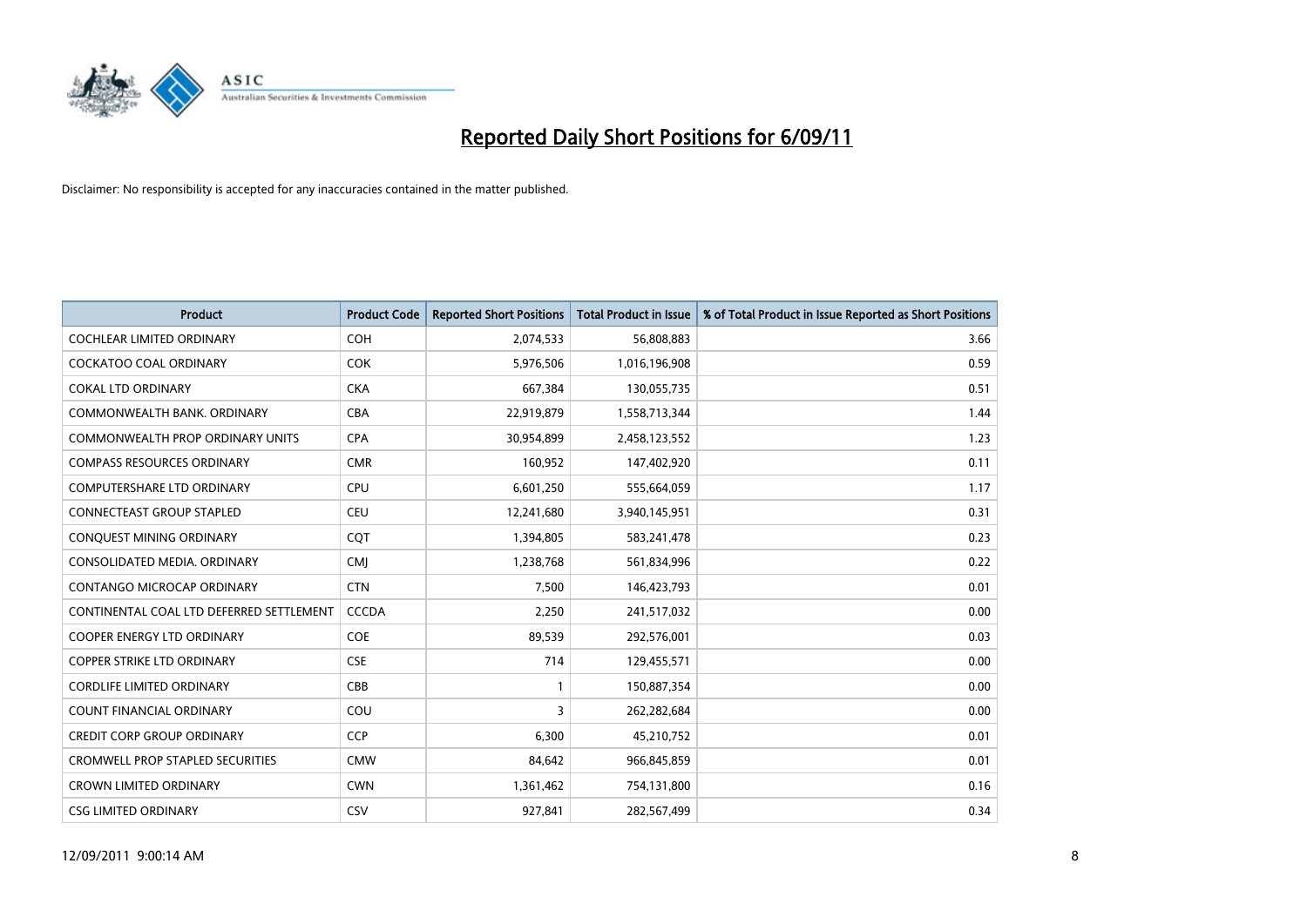

| Product                             | <b>Product Code</b> | <b>Reported Short Positions</b> | Total Product in Issue | % of Total Product in Issue Reported as Short Positions |
|-------------------------------------|---------------------|---------------------------------|------------------------|---------------------------------------------------------|
| <b>CSL LIMITED ORDINARY</b>         | <b>CSL</b>          | 2,245,459                       | 527,976,541            | 0.40                                                    |
| <b>CSR LIMITED ORDINARY</b>         | <b>CSR</b>          | 16,097,686                      | 506,000,315            | 3.18                                                    |
| <b>CUDECO LIMITED ORDINARY</b>      | CDU                 | 1,815,458                       | 138,649,865            | 1.30                                                    |
| <b>CUE ENERGY RESOURCE ORDINARY</b> | <b>CUE</b>          | 103,758                         | 695,153,053            | 0.01                                                    |
| <b>CUSTOMERS LIMITED ORDINARY</b>   | <b>CUS</b>          | 220,185                         | 134,869,357            | 0.16                                                    |
| DART ENERGY LTD ORDINARY            | <b>DTE</b>          | 5,867,476                       | 720,875,002            | 0.81                                                    |
| DAVID JONES LIMITED ORDINARY        | <b>DJS</b>          | 44,020,513                      | 520,751,395            | 8.44                                                    |
| DECMIL GROUP LIMITED ORDINARY       | <b>DCG</b>          | 113,556                         | 124,269,568            | 0.09                                                    |
| DEEP YELLOW LIMITED ORDINARY        | <b>DYL</b>          | 33,892                          | 1,128,506,403          | 0.00                                                    |
| DEVINE LIMITED ORDINARY             | <b>DVN</b>          | 1,800                           | 634,918,223            | 0.00                                                    |
| DEXUS PROPERTY GROUP STAPLED UNITS  | <b>DXS</b>          | 7,690,337                       | 4,839,024,176          | 0.14                                                    |
| DISCOVERY METALS LTD ORDINARY       | <b>DML</b>          | 5,081,013                       | 437,114,481            | 1.16                                                    |
| DOMINO PIZZA ENTERPR ORDINARY       | <b>DMP</b>          | 327,081                         | 68,984,674             | 0.47                                                    |
| DOWNER EDI LIMITED ORDINARY         | <b>DOW</b>          | 5,404,938                       | 429,100,296            | 1.23                                                    |
| DRAGON MINING LTD ORDINARY          | <b>DRA</b>          | 800                             | 75,170,613             | 0.00                                                    |
| DRILLSEARCH ENERGY ORDINARY         | <b>DLS</b>          | 18,587                          | 305,176,742            | 0.01                                                    |
| DUET GROUP STAPLED US PROHIBIT.     | <b>DUE</b>          | 3,990,007                       | 1,091,628,341          | 0.37                                                    |
| DULUXGROUP LIMITED ORDINARY         | <b>DLX</b>          | 10,273,863                      | 367,456,259            | 2.75                                                    |
| <b>EASTERN STAR GAS ORDINARY</b>    | ESG                 | 30,369,181                      | 992,317,041            | 3.05                                                    |
| ECHO ENTERTAINMENT ORDINARY         | EGP                 | 731,145                         | 688,019,737            | 0.10                                                    |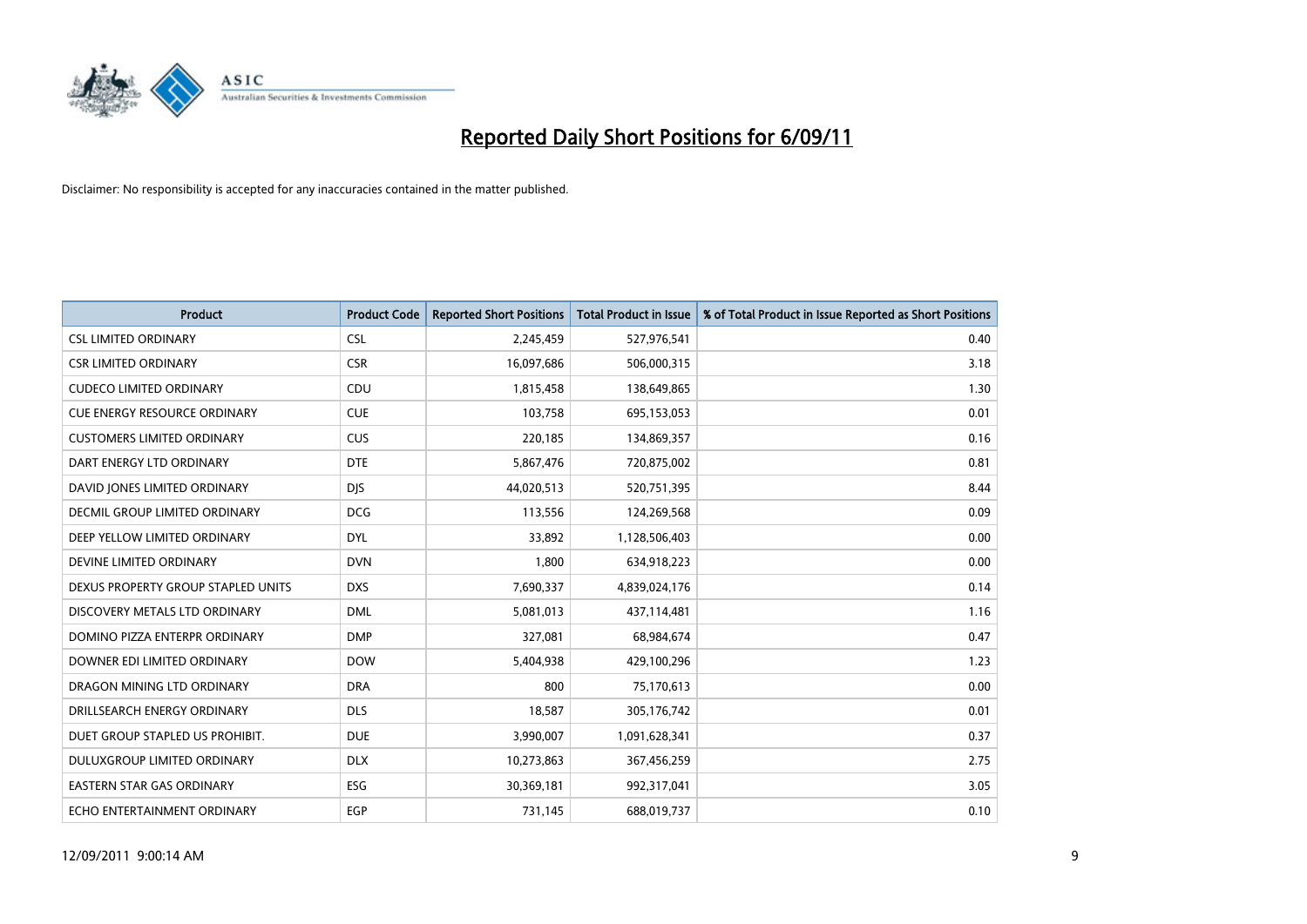

| Product                                      | <b>Product Code</b> | <b>Reported Short Positions</b> | Total Product in Issue | % of Total Product in Issue Reported as Short Positions |
|----------------------------------------------|---------------------|---------------------------------|------------------------|---------------------------------------------------------|
| <b>ELDERS LIMITED ORDINARY</b>               | <b>ELD</b>          | 17,925,436                      | 448,598,480            | 3.98                                                    |
| ELDORADO GOLD CORP CDI 1:1                   | EAU                 | 16,073                          | 11,658,431             | 0.14                                                    |
| ELEMENTAL MINERALS ORDINARY                  | <b>ELM</b>          | 166,245                         | 173,385,608            | 0.09                                                    |
| ELEMENTOS LIMITED ORDINARY                   | <b>ELT</b>          | 16                              | 77,068,979             | 0.00                                                    |
| ELIXIR PETROLEUM LTD ORDINARY                | <b>EXR</b>          | 324,400                         | 188,988,472            | 0.17                                                    |
| <b>EMECO HOLDINGS ORDINARY</b>               | <b>EHL</b>          | 894,245                         | 631,237,586            | 0.14                                                    |
| <b>ENERGY RESOURCES ORDINARY 'A'</b>         | <b>ERA</b>          | 4,449,968                       | 190,737,934            | 2.33                                                    |
| <b>ENERGY WORLD CORPOR, ORDINARY</b>         | <b>EWC</b>          | 10,517,810                      | 1,734,166,672          | 0.62                                                    |
| ENTEK ENERGY LTD ORDINARY                    | <b>ETE</b>          | 489,903                         | 510,657,387            | 0.10                                                    |
| <b>ENTELLECT LIMITED ORDINARY</b>            | <b>ESN</b>          | 464,050                         | 985,337,932            | 0.05                                                    |
| ENVESTRA LIMITED ORDINARY                    | <b>ENV</b>          | 1,878,623                       | 1,468,560,201          | 0.12                                                    |
| EQUATORIAL RES LTD ORDINARY                  | EQX                 | 6,081                           | 113,048,553            | 0.01                                                    |
| <b>EXTRACT RESOURCES ORDINARY</b>            | <b>EXT</b>          | 595,570                         | 251,159,163            | 0.21                                                    |
| FAIRFAX MEDIA LTD ORDINARY                   | <b>FXI</b>          | 292,605,350                     | 2,351,955,725          | 12.45                                                   |
| <b>FAR LTD ORDINARY</b>                      | <b>FAR</b>          | 21,000,000                      | 1,245,401,164          | 1.69                                                    |
| FERRAUS LIMITED ORDINARY                     | <b>FRS</b>          | 370                             | 408,884,504            | 0.00                                                    |
| FISHER & PAYKEL APP. ORDINARY                | <b>FPA</b>          | 18,298                          | 724,235,162            | 0.00                                                    |
| <b>FKP PROPERTY GROUP STAPLED SECURITIES</b> | <b>FKP</b>          | 29,182,125                      | 1,185,077,223          | 2.46                                                    |
| FLEETWOOD CORP ORDINARY                      | <b>FWD</b>          | 243,585                         | 58,122,158             | 0.41                                                    |
| FLETCHER BUILDING ORDINARY                   | <b>FBU</b>          | 2,688,671                       | 678,573,570            | 0.41                                                    |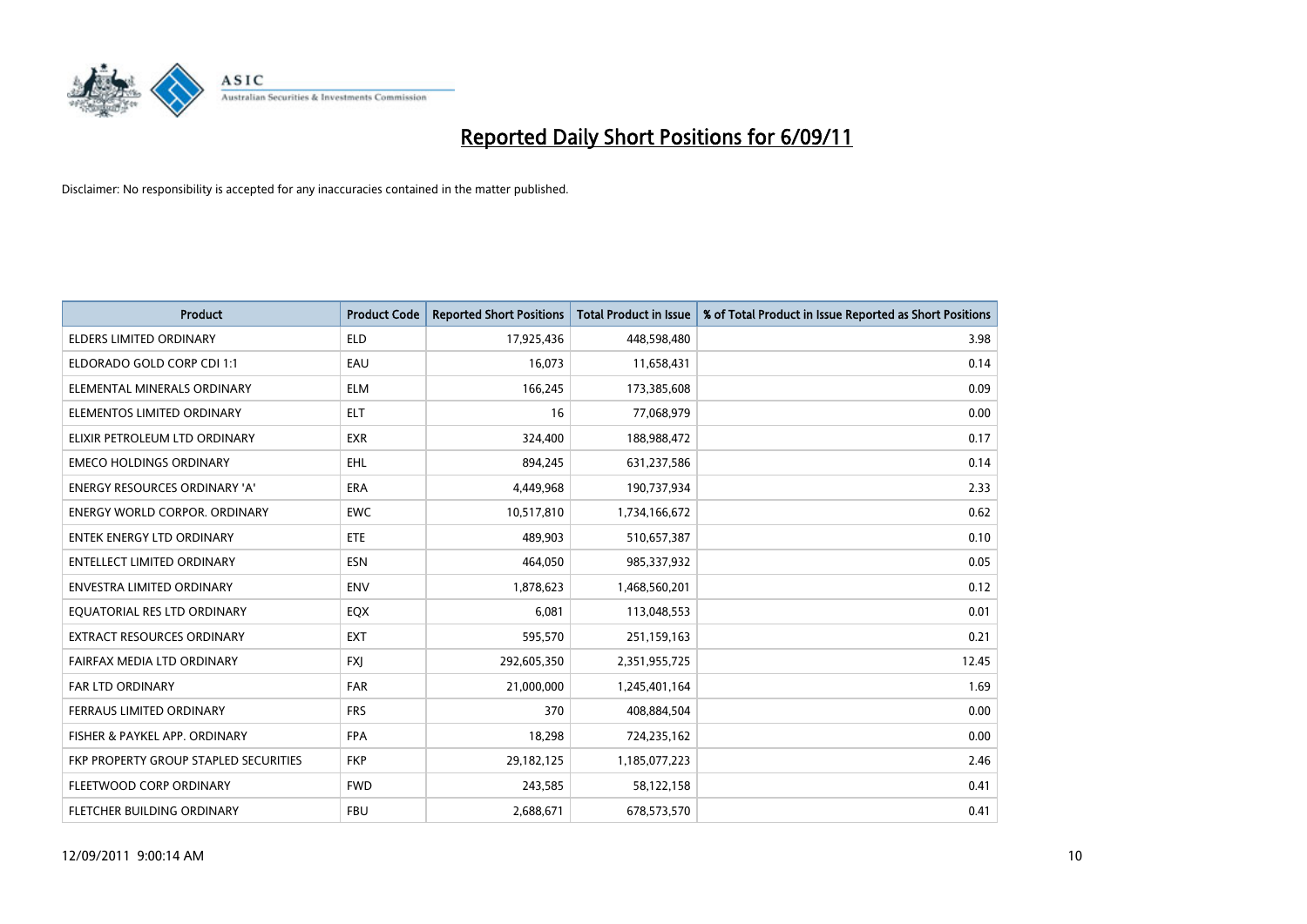

| <b>Product</b>                            | <b>Product Code</b> | <b>Reported Short Positions</b> | <b>Total Product in Issue</b> | % of Total Product in Issue Reported as Short Positions |
|-------------------------------------------|---------------------|---------------------------------|-------------------------------|---------------------------------------------------------|
| FLEXIGROUP LIMITED ORDINARY               | <b>FXL</b>          | 38,115                          | 276,292,173                   | 0.01                                                    |
| FLIGHT CENTRE ORDINARY                    | <b>FLT</b>          | 4,857,749                       | 99,967,920                    | 4.86                                                    |
| <b>FLINDERS MINES LTD ORDINARY</b>        | <b>FMS</b>          | 21,110,841                      | 1,820,839,571                 | 1.15                                                    |
| <b>FORGE GROUP LIMITED ORDINARY</b>       | FGE                 | 110,693                         | 82,924,014                    | 0.13                                                    |
| FORTE ENERGY NL ORDINARY                  | <b>FTE</b>          | 2,658,986                       | 695,589,311                   | 0.38                                                    |
| FORTESCUE METALS GRP ORDINARY             | <b>FMG</b>          | 34,460,406                      | 3,113,648,659                 | 1.09                                                    |
| <b>FOSTER'S GROUP ORDINARY</b>            | FGL                 | 52,817,912                      | 1,940,894,542                 | 2.70                                                    |
| FTD CORPORATION ORDINARY                  | <b>FTD</b>          | 8,088                           | 36,474,593                    | 0.02                                                    |
| FUNTASTIC LIMITED ORDINARY                | <b>FUN</b>          | 322,528                         | 340,997,682                   | 0.09                                                    |
| <b>G.U.D. HOLDINGS ORDINARY</b>           | <b>GUD</b>          | 227,298                         | 69,089,611                    | 0.32                                                    |
| <b>GALAXY RESOURCES ORDINARY</b>          | GXY                 | 2,197,500                       | 323,327,000                   | 0.68                                                    |
| <b>GEODYNAMICS LIMITED ORDINARY</b>       | GDY                 | 121,166                         | 337,084,174                   | 0.04                                                    |
| <b>GINDALBIE METALS LTD ORDINARY</b>      | <b>GBG</b>          | 27,441,815                      | 1,135,565,349                 | 2.41                                                    |
| <b>GLOBAL MINING ORDINARY</b>             | <b>GMI</b>          | 8,951                           | 191,820,968                   | 0.00                                                    |
| <b>GLOUCESTER COAL ORDINARY</b>           | <b>GCL</b>          | 849,852                         | 202,905,967                   | 0.41                                                    |
| <b>GME RESOURCES LTD ORDINARY</b>         | <b>GME</b>          | 800                             | 322,635,902                   | 0.00                                                    |
| <b>GOLD ROAD RES LTD ORDINARY</b>         | GOR                 | 46,677                          | 317,087,535                   | 0.01                                                    |
| <b>GOLDEN WEST RESOURCE ORDINARY</b>      | <b>GWR</b>          | 1,617                           | 192,082,567                   | 0.00                                                    |
| <b>GOODMAN FIELDER, ORDINARY</b>          | <b>GFF</b>          | 40,853,900                      | 1,380,386,438                 | 2.95                                                    |
| <b>GOODMAN GROUP STAPLED US PROHIBIT.</b> | <b>GMG</b>          | 24,800,766                      | 7,394,607,411                 | 0.32                                                    |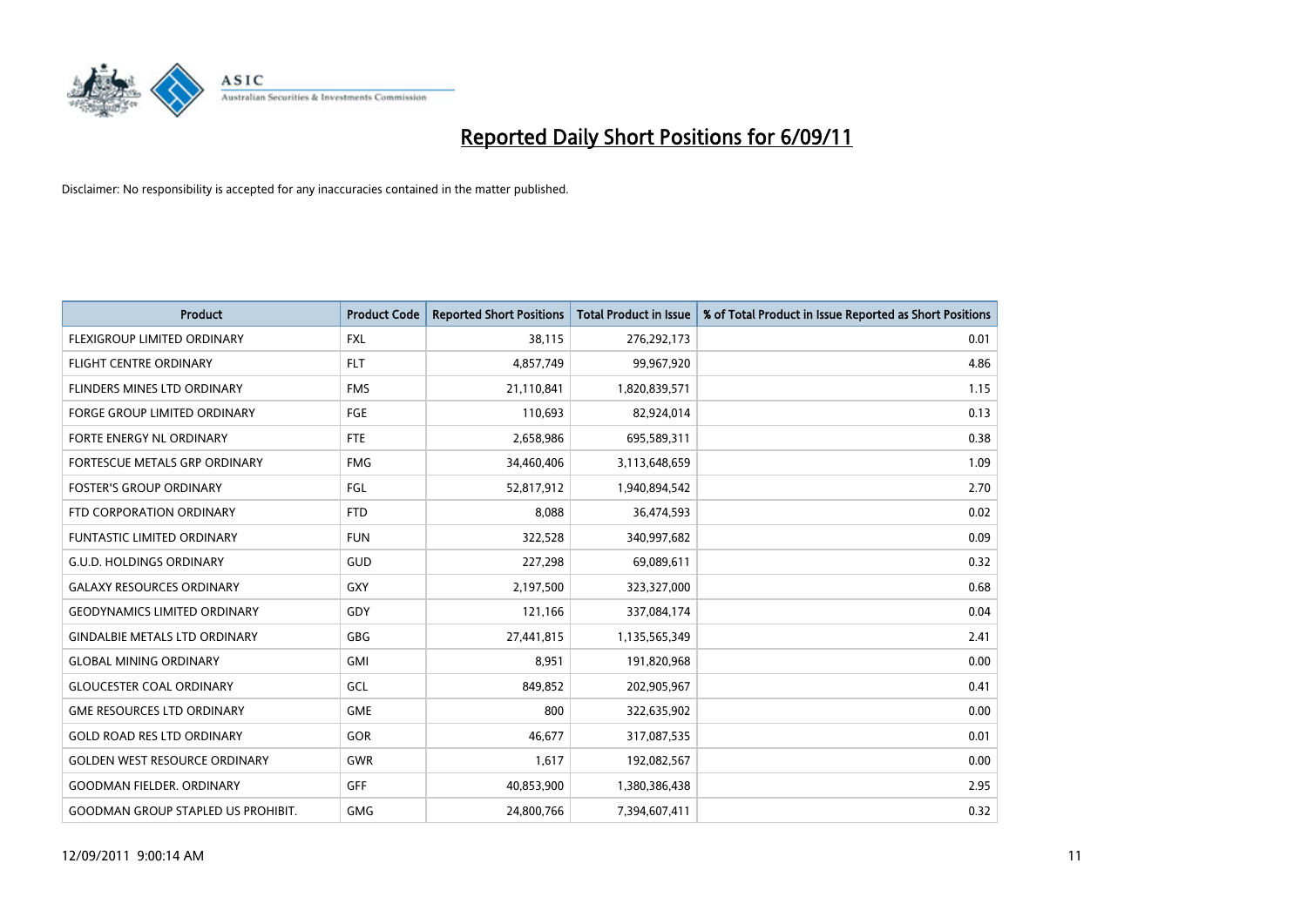

| <b>Product</b>                            | <b>Product Code</b> | <b>Reported Short Positions</b> | Total Product in Issue | % of Total Product in Issue Reported as Short Positions |
|-------------------------------------------|---------------------|---------------------------------|------------------------|---------------------------------------------------------|
| <b>GPT GROUP STAPLED SEC.</b>             | <b>GPT</b>          | 17,927,792                      | 1,840,768,576          | 0.95                                                    |
| <b>GRAINCORP LIMITED A CLASS ORDINARY</b> | <b>GNC</b>          | 1,273,643                       | 198,318,900            | 0.62                                                    |
| <b>GRANGE RESOURCES. ORDINARY</b>         | <b>GRR</b>          | 61,339                          | 1,153,181,487          | 0.00                                                    |
| <b>GREENCAP LIMITED ORDINARY</b>          | GCG                 |                                 | 262,515,385            | 0.00                                                    |
| <b>GREENLAND MIN EN LTD ORDINARY</b>      | GGG                 | 2,191,036                       | 410,407,582            | 0.52                                                    |
| <b>GRYPHON MINERALS LTD ORDINARY</b>      | GRY                 | 1,913,397                       | 299,922,058            | 0.63                                                    |
| <b>GUILDFORD COAL LTD ORDINARY</b>        | <b>GUF</b>          | 2,251,057                       | 217,469,617            | 1.04                                                    |
| <b>GUINNESS PEAT GROUP. CDI 1:1</b>       | <b>GPG</b>          | 54                              | 266,222,148            | 0.00                                                    |
| <b>GUNNS LIMITED ORDINARY</b>             | <b>GNS</b>          | 43,845,631                      | 848,401,559            | 5.16                                                    |
| <b>GWA GROUP LTD ORDINARY</b>             | <b>GWA</b>          | 6,116,406                       | 301,525,014            | 2.03                                                    |
| HARVEY NORMAN ORDINARY                    | <b>HVN</b>          | 53,871,364                      | 1,062,316,784          | 5.10                                                    |
| HASTIE GROUP LIMITED ORDINARY             | <b>HST</b>          | 2,650,277                       | 1,367,511,426          | 0.19                                                    |
| HASTINGS DIVERSIFIED STAPLED SECURITY     | <b>HDF</b>          | 2,982,962                       | 530,001,072            | 0.54                                                    |
| <b>HEARTWARE INT INC CDI 35:1</b>         | <b>HIN</b>          | 272,008                         | 48,598,550             | 0.56                                                    |
| <b>HENDERSON GROUP CDI 1:1</b>            | <b>HGG</b>          | 7,713,934                       | 634,945,708            | 1.22                                                    |
| HFA HOLDINGS LIMITED ORDINARY             | <b>HFA</b>          | 447,023                         | 117,332,831            | 0.37                                                    |
| <b>HIGHLANDS PACIFIC ORDINARY</b>         | <b>HIG</b>          | 2,512,196                       | 686,082,148            | 0.36                                                    |
| HILLGROVE RES LTD ORDINARY                | <b>HGO</b>          | 1,221,914                       | 793,698,575            | 0.15                                                    |
| HILLS HOLDINGS LTD ORDINARY               | <b>HIL</b>          | 5,396,105                       | 249,139,016            | 2.16                                                    |
| HORIZON OIL LIMITED ORDINARY              | <b>HZN</b>          | 10,683,688                      | 1,130,811,515          | 0.94                                                    |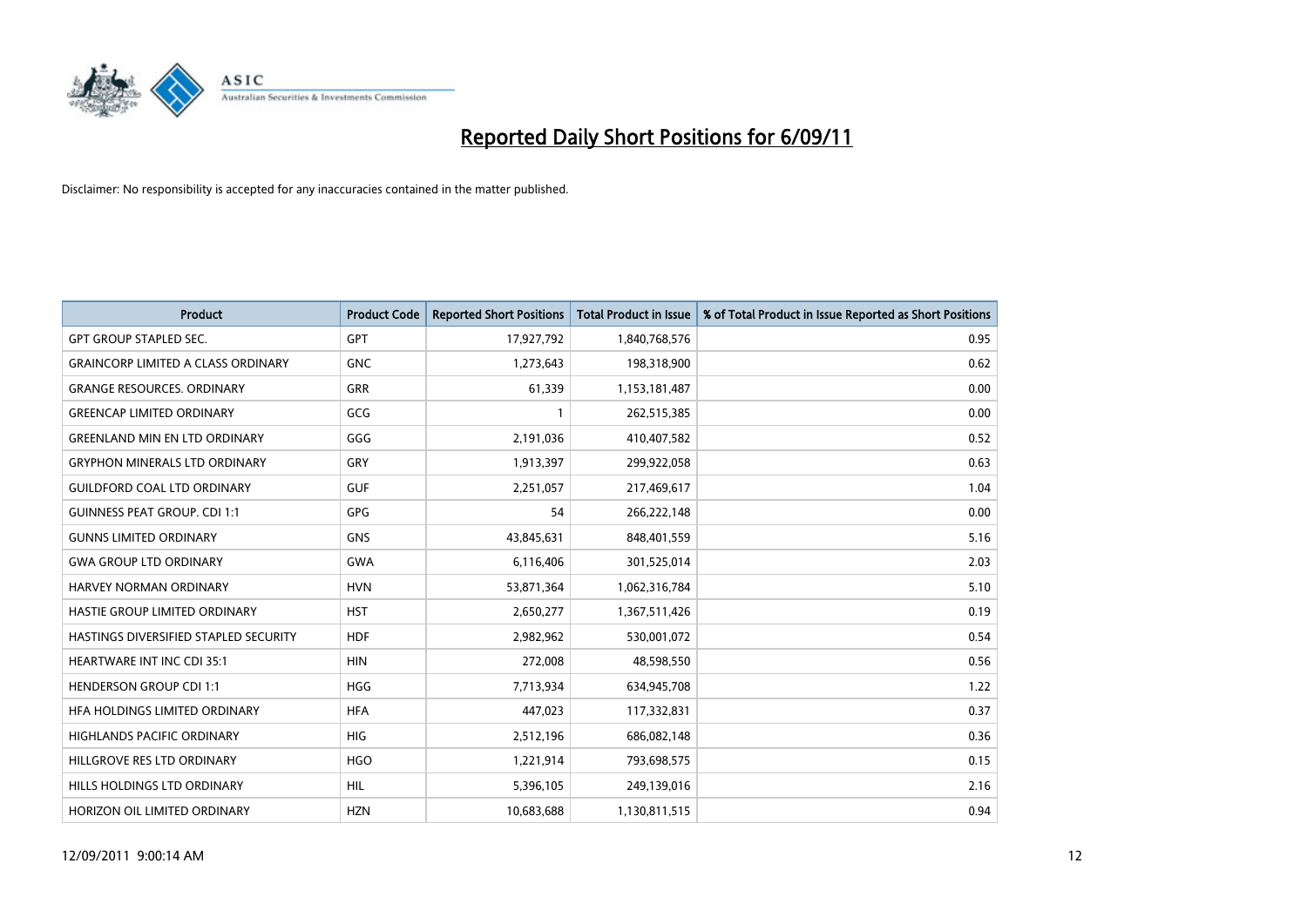

| Product                                  | <b>Product Code</b> | <b>Reported Short Positions</b> | Total Product in Issue | % of Total Product in Issue Reported as Short Positions |
|------------------------------------------|---------------------|---------------------------------|------------------------|---------------------------------------------------------|
| HUNNU COAL LIMITED ORDINARY              | <b>HUN</b>          | 189,214                         | 216,565,002            | 0.09                                                    |
| ICON ENERGY LIMITED ORDINARY             | ICN                 | 70,110                          | 469,301,394            | 0.01                                                    |
| <b>IINET LIMITED ORDINARY</b>            | <b>IIN</b>          | 1,365,743                       | 152,169,119            | 0.90                                                    |
| ILUKA RESOURCES ORDINARY                 | ILU                 | 6,550,310                       | 418,700,517            | 1.55                                                    |
| <b>IMDEX LIMITED ORDINARY</b>            | <b>IMD</b>          | 55,388                          | 203,405,935            | 0.02                                                    |
| IMF (AUSTRALIA) LTD ORDINARY             | <b>IMF</b>          | 329,821                         | 123,828,193            | 0.26                                                    |
| <b>IMX RESOURCES LTD ORDINARY</b>        | <b>IXR</b>          | 20,000                          | 262,612,803            | 0.01                                                    |
| <b>INCITEC PIVOT ORDINARY</b>            | <b>IPL</b>          | 3,291,642                       | 1,628,730,107          | 0.18                                                    |
| INDEPENDENCE GROUP ORDINARY              | <b>IGO</b>          | 1,426,359                       | 202,907,135            | 0.69                                                    |
| <b>INDOPHIL RESOURCES ORDINARY</b>       | <b>IRN</b>          | 1,255,325                       | 995,437,860            | 0.13                                                    |
| INDUSTREA LIMITED ORDINARY               | <b>IDL</b>          | 1,557,906                       | 364,733,566            | 0.42                                                    |
| <b>INFIGEN ENERGY STAPLED SECURITIES</b> | <b>IFN</b>          | 14,535,583                      | 762,265,972            | 1.91                                                    |
| ING RE COM GROUP STAPLED SECURITIES      | <b>ILF</b>          | 9,075                           | 441,029,194            | 0.00                                                    |
| <b>INSURANCE AUSTRALIA ORDINARY</b>      | IAG                 | 12,268,154                      | 2,079,034,021          | 0.57                                                    |
| INT GOLDFIELDS LTD ORDINARY              | <b>IGS</b>          | 9,542,682                       | 571,520,386            | 1.67                                                    |
| INTEGRA MINING LTD. ORDINARY             | <b>IGR</b>          | 7,071,140                       | 843,493,881            | 0.82                                                    |
| <b>INTREPID MINES ORDINARY</b>           | <b>IAU</b>          | 1,735,055                       | 522,312,291            | 0.32                                                    |
| INVESTA OFFICE FUND STAPLED SECURITIES   | <b>IOF</b>          | 8,042,929                       | 2,729,071,212          | 0.29                                                    |
| <b>INVOCARE LIMITED ORDINARY</b>         | <b>IVC</b>          | 1,064,310                       | 107,912,897            | 0.99                                                    |
| <b>ION LIMITED ORDINARY</b>              | <b>ION</b>          | 164,453                         | 256,365,105            | 0.06                                                    |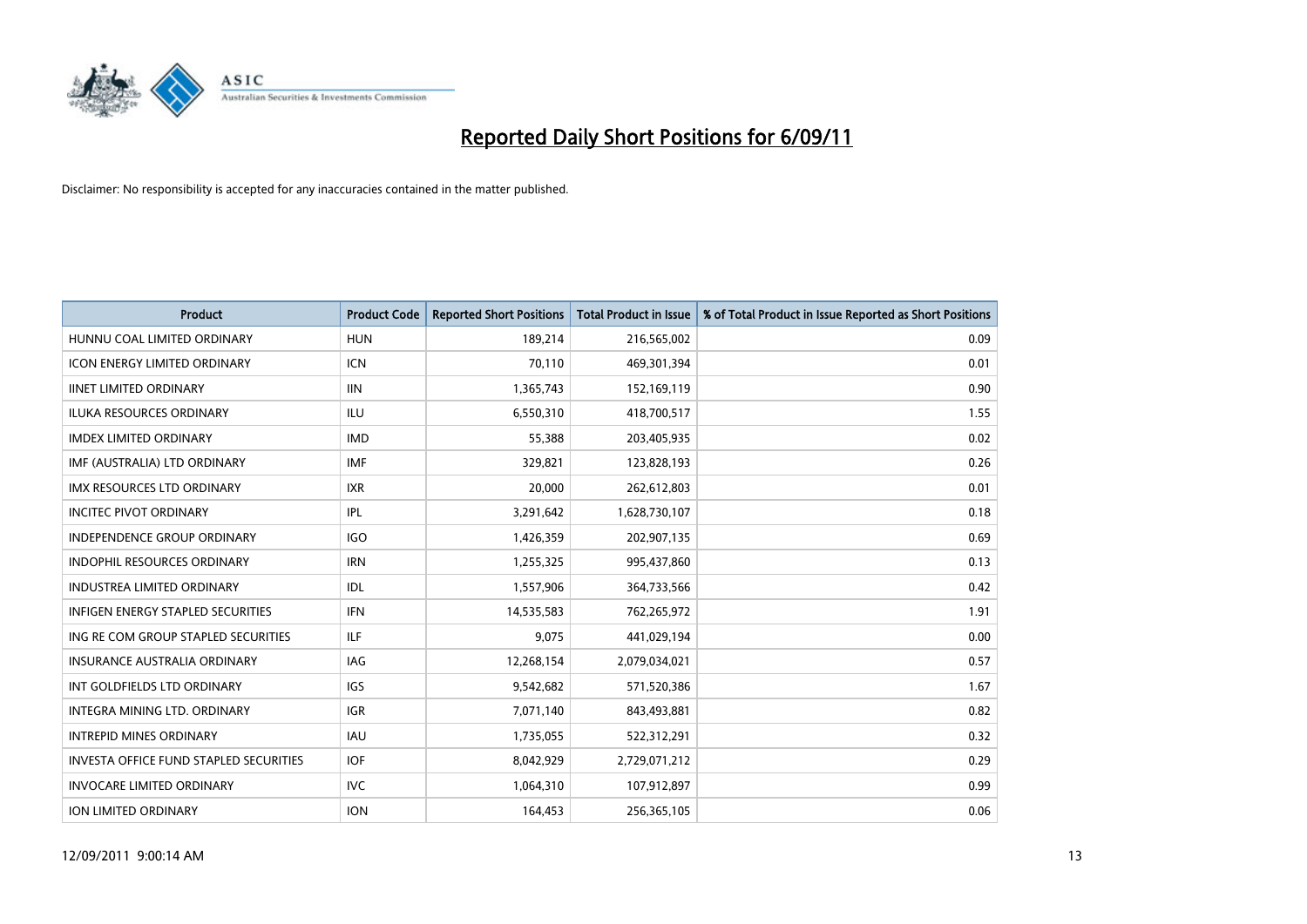

| Product                                         | <b>Product Code</b> | <b>Reported Short Positions</b> | <b>Total Product in Issue</b> | % of Total Product in Issue Reported as Short Positions |
|-------------------------------------------------|---------------------|---------------------------------|-------------------------------|---------------------------------------------------------|
| <b>IOOF HOLDINGS LTD ORDINARY</b>               | <b>IFL</b>          | 824,047                         | 229,794,395                   | 0.36                                                    |
| <b>IRESS MARKET TECH. ORDINARY</b>              | <b>IRE</b>          | 1,687,304                       | 126,920,010                   | 1.32                                                    |
| <b>IRON ORE HOLDINGS ORDINARY</b>               | <b>IOH</b>          | 20,025                          | 166,087,005                   | 0.01                                                    |
| ISHARES MSCI AUS 200 ISHARES MSCI AUS 200       | IOZ                 | 71,296                          | 2,400,836                     | 2.97                                                    |
| ISHARES MSCI EM MKTS CDI 1:1                    | <b>IEM</b>          | 18,083                          | 425,700,000                   | 0.00                                                    |
| <b>ISHARES MSCI TAIWAN CDI 1:1</b>              | <b>ITW</b>          | 11,367                          | 184,400,000                   | 0.01                                                    |
| ISHARES S&P HIGH DIV ISHARES S&P HIGH DIV       | <b>IHD</b>          | 67,210                          | 2,300,931                     | 2.92                                                    |
| ISHARES SMALL ORDS ISHARES SMALL ORDS           | <b>ISO</b>          | 281,386                         | 3,901,916                     | 7.21                                                    |
| <b>IVANHOE AUSTRALIA ORDINARY</b>               | <b>IVA</b>          | 183,686                         | 418,729,553                   | 0.04                                                    |
| <b>IAMES HARDIE INDUST CHESS DEPOSITARY INT</b> | <b>IHX</b>          | 24,064,483                      | 437,311,611                   | 5.49                                                    |
| <b>JAMESON RESOURCES ORDINARY</b>               | <b>JAL</b>          | 1,600,000                       | 95,828,865                    | 1.67                                                    |
| <b>JB HI-FI LIMITED ORDINARY</b>                | <b>IBH</b>          | 17,699,109                      | 98,617,428                    | 17.94                                                   |
| <b>JUPITER MINES ORDINARY</b>                   | <b>IMS</b>          | 62,210                          | 1,561,235,037                 | 0.00                                                    |
| <b>KAGARA LTD ORDINARY</b>                      | KZL                 | 11,831,176                      | 718,068,836                   | 1.64                                                    |
| KANGAROO RES LTD ORDINARY                       | <b>KRL</b>          | 600,000                         | 3,434,430,012                 | 0.02                                                    |
| KAROON GAS AUSTRALIA ORDINARY                   | <b>KAR</b>          | 1,631,649                       | 221,420,769                   | 0.72                                                    |
| KATHMANDU HOLD LTD ORDINARY                     | <b>KMD</b>          | 391,976                         | 200,000,000                   | 0.19                                                    |
| KIMBERLEY METALS LTD ORDINARY                   | KBL                 | 1,820                           | 164,752,978                   | 0.00                                                    |
| KINGSGATE CONSOLID, ORDINARY                    | <b>KCN</b>          | 2,535,280                       | 135,429,823                   | 1.86                                                    |
| KINGSROSE MINING LTD ORDINARY                   | <b>KRM</b>          | 564,313                         | 266,873,726                   | 0.20                                                    |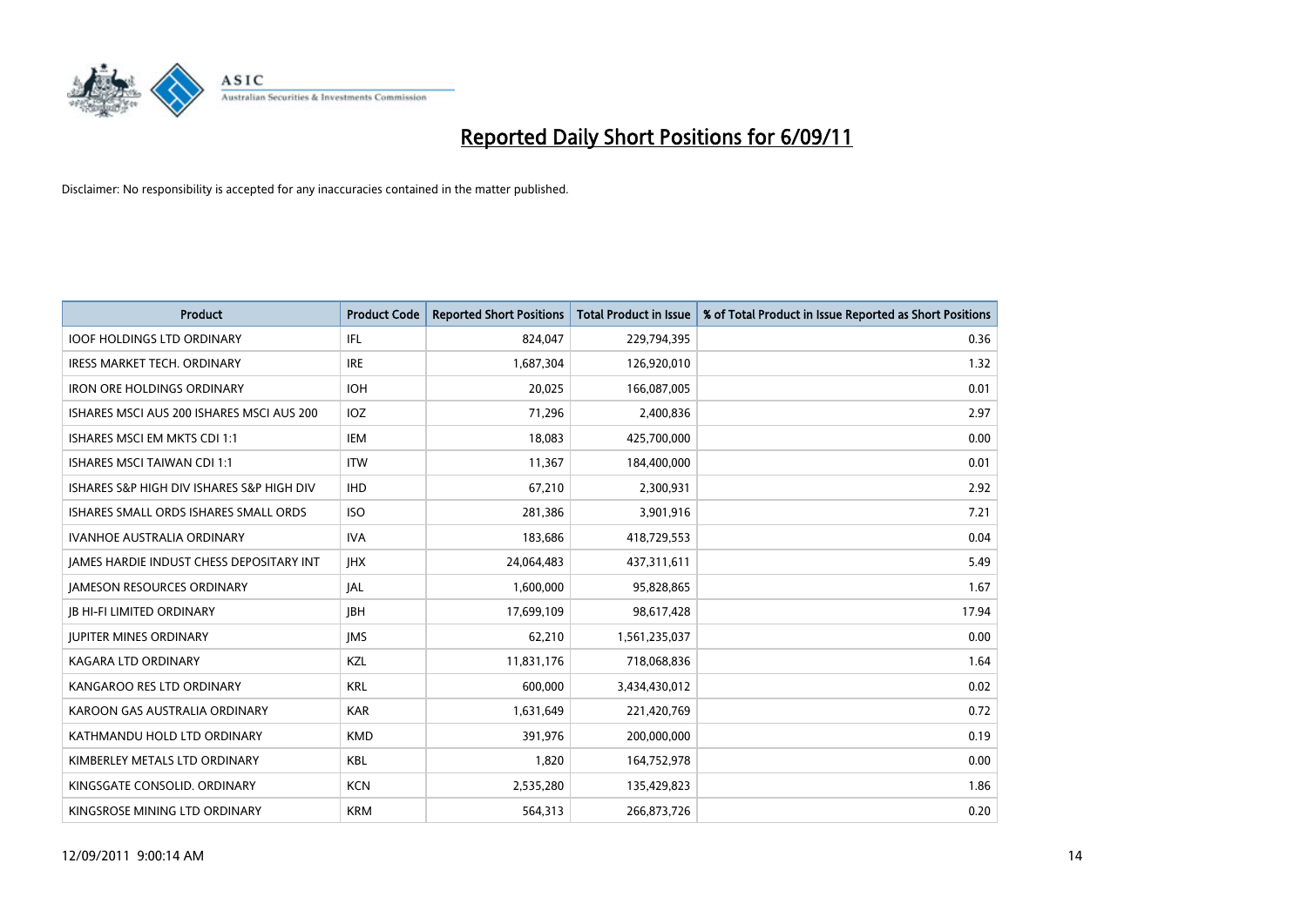

| <b>Product</b>                        | <b>Product Code</b> | <b>Reported Short Positions</b> | <b>Total Product in Issue</b> | % of Total Product in Issue Reported as Short Positions |
|---------------------------------------|---------------------|---------------------------------|-------------------------------|---------------------------------------------------------|
| LEIGHTON HOLDINGS ORDINARY            | LEI                 | 7,262,910                       | 336,515,596                   | 2.14                                                    |
| LEND LEASE GROUP UNIT/ORD STAPLED     | LLC                 | 2,450,351                       | 570,915,669                   | 0.41                                                    |
| LINC ENERGY LTD ORDINARY              | <b>LNC</b>          | 6,648,230                       | 503,418,900                   | 1.32                                                    |
| LIQUEFIED NATURAL ORDINARY            | LNG                 | 370,140                         | 267,699,015                   | 0.14                                                    |
| LYNAS CORPORATION ORDINARY            | <b>LYC</b>          | 47,449,452                      | 1,713,846,913                 | 2.76                                                    |
| M2 TELECOMMUNICATION ORDINARY         | <b>MTU</b>          | 4.867                           | 123,731,285                   | 0.00                                                    |
| MACA LIMITED ORDINARY                 | <b>MLD</b>          |                                 | 150,000,000                   | 0.00                                                    |
| MACARTHUR COAL ORDINARY               | <b>MCC</b>          | 11,120,523                      | 302,092,343                   | 3.68                                                    |
| MACMAHON HOLDINGS ORDINARY            | <b>MAH</b>          | 4,942,314                       | 738,631,705                   | 0.67                                                    |
| MACO ATLAS ROADS GRP ORDINARY STAPLED | <b>MOA</b>          | 8,566,867                       | 464,279,594                   | 1.83                                                    |
| MACQUARIE GROUP LTD ORDINARY          | MQG                 | 4,074,152                       | 348,285,032                   | 1.15                                                    |
| MAP GROUP STAPLED US PROHIBIT.        | <b>MAP</b>          | 5,369,180                       | 1,861,210,782                 | 0.28                                                    |
| <b>MATRIX C &amp; E LTD ORDINARY</b>  | <b>MCE</b>          | 336.681                         | 77,081,507                    | 0.41                                                    |
| MCMILLAN SHAKESPEARE ORDINARY         | <b>MMS</b>          | 2,889                           | 68,110,310                    | 0.00                                                    |
| MCPHERSON'S LTD ORDINARY              | <b>MCP</b>          | 309,728                         | 72,401,758                    | 0.43                                                    |
| MEDUSA MINING LTD ORDINARY            | <b>MML</b>          | 1,021,751                       | 188,233,911                   | 0.52                                                    |
| MELBOURNE IT LIMITED ORDINARY         | <b>MLB</b>          | 139,286                         | 80,662,621                    | 0.17                                                    |
| MEO AUSTRALIA LTD ORDINARY            | <b>MEO</b>          | 1,022,442                       | 539,913,260                   | 0.18                                                    |
| <b>MERMAID MARINE ORDINARY</b>        | <b>MRM</b>          | 1,494,013                       | 215,477,852                   | 0.70                                                    |
| MESOBLAST LIMITED ORDINARY            | <b>MSB</b>          | 3,889,791                       | 280,425,258                   | 1.40                                                    |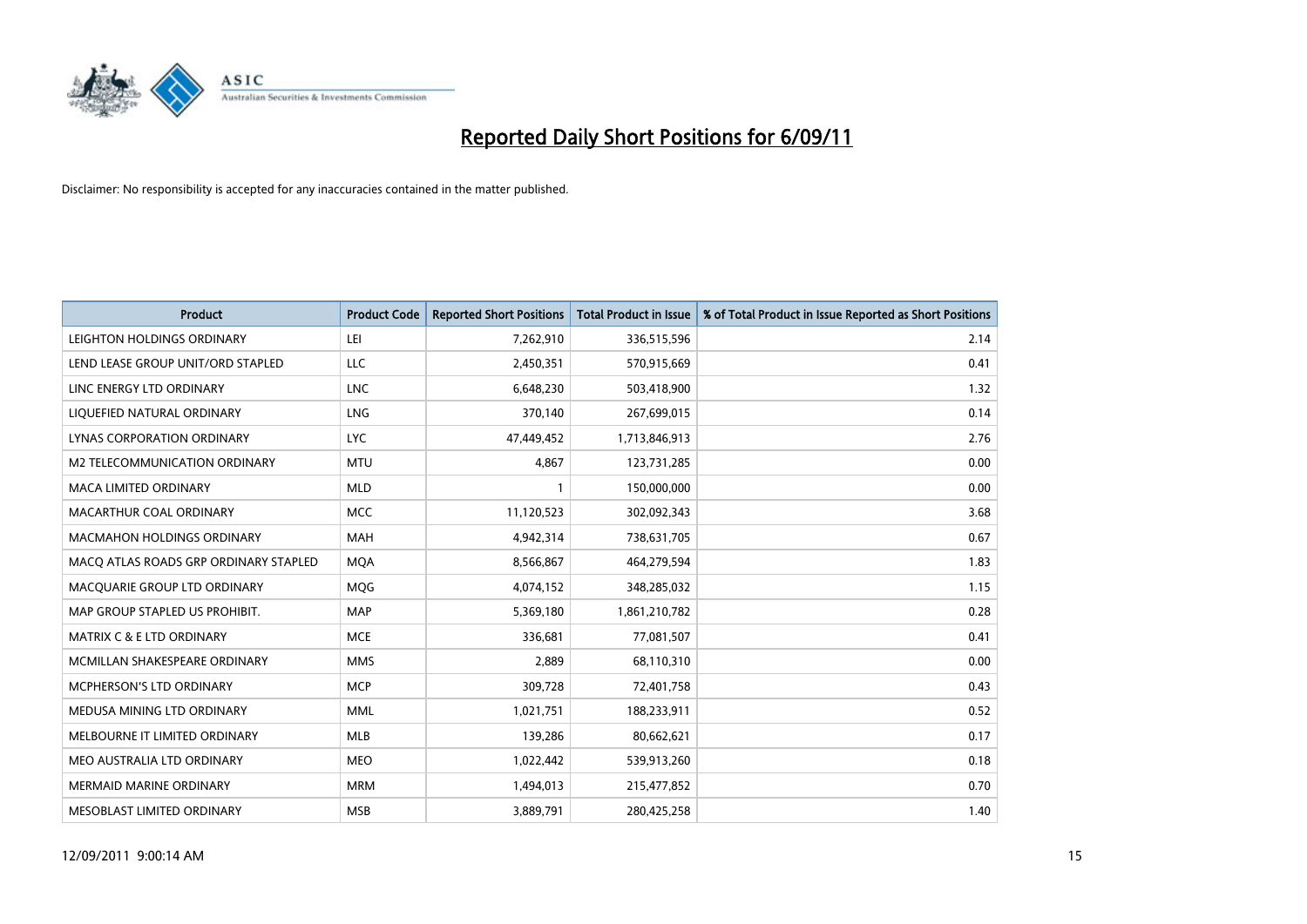

| <b>Product</b>                     | <b>Product Code</b> | <b>Reported Short Positions</b> | <b>Total Product in Issue</b> | % of Total Product in Issue Reported as Short Positions |
|------------------------------------|---------------------|---------------------------------|-------------------------------|---------------------------------------------------------|
| METALS X LIMITED ORDINARY          | <b>MLX</b>          | 326,940                         | 1,358,424,065                 | 0.03                                                    |
| METCASH LIMITED ORDINARY           | <b>MTS</b>          | 26,793,551                      | 769,165,596                   | 3.47                                                    |
| METGASCO LIMITED ORDINARY          | <b>MEL</b>          | 235,435                         | 334,821,745                   | 0.07                                                    |
| <b>METMINCO LIMITED ORDINARY</b>   | <b>MNC</b>          | 1,120,206                       | 1,462,616,146                 | 0.08                                                    |
| METROCOAL LIMITED ORDINARY         | <b>MTE</b>          | 363,199                         | 98,773,663                    | 0.37                                                    |
| MHM METALS LIMITED ORDINARY        | <b>MHM</b>          | 176,629                         | 102,252,570                   | 0.18                                                    |
| MICLYN EXP OFFSHR ORDINARY         | <b>MIO</b>          | 785,230                         | 274,618,684                   | 0.28                                                    |
| MINARA RESOURCES ORDINARY          | <b>MRE</b>          | 10,319,277                      | 1,169,424,487                 | 0.88                                                    |
| MINCOR RESOURCES NL ORDINARY       | <b>MCR</b>          | 1,769,801                       | 198,360,804                   | 0.88                                                    |
| MINEMAKERS LIMITED ORDINARY        | <b>MAK</b>          | 44,227                          | 227,003,950                   | 0.02                                                    |
| MINERAL DEPOSITS ORDINARY          | <b>MDL</b>          | 244,109                         | 83,538,786                    | 0.28                                                    |
| MINERAL RESOURCES, ORDINARY        | <b>MIN</b>          | 862,384                         | 183,778,017                   | 0.49                                                    |
| MIRABELA NICKEL LTD ORDINARY       | <b>MBN</b>          | 13,345,223                      | 491,781,237                   | 2.70                                                    |
| MIRVAC GROUP STAPLED SECURITIES    | <b>MGR</b>          | 27,891,791                      | 3,416,924,188                 | 0.80                                                    |
| MOLOPO ENERGY LTD ORDINARY         | <b>MPO</b>          | 1,545,560                       | 245,579,810                   | 0.62                                                    |
| MOLY MINES LIMITED ORDINARY        | <b>MOL</b>          | 295                             | 384,893,989                   | 0.00                                                    |
| <b>MONADELPHOUS GROUP ORDINARY</b> | <b>MND</b>          | 454,046                         | 87,576,827                    | 0.51                                                    |
| MOUNT GIBSON IRON ORDINARY         | <b>MGX</b>          | 8,718,129                       | 1,082,570,693                 | 0.78                                                    |
| MULTIPLEX SITES SITES              | <b>MXUPA</b>        | 24                              | 4,500,000                     | 0.00                                                    |
| MURCHISON METALS LTD ORDINARY      | <b>MMX</b>          | 9,645,877                       | 437,354,555                   | 2.18                                                    |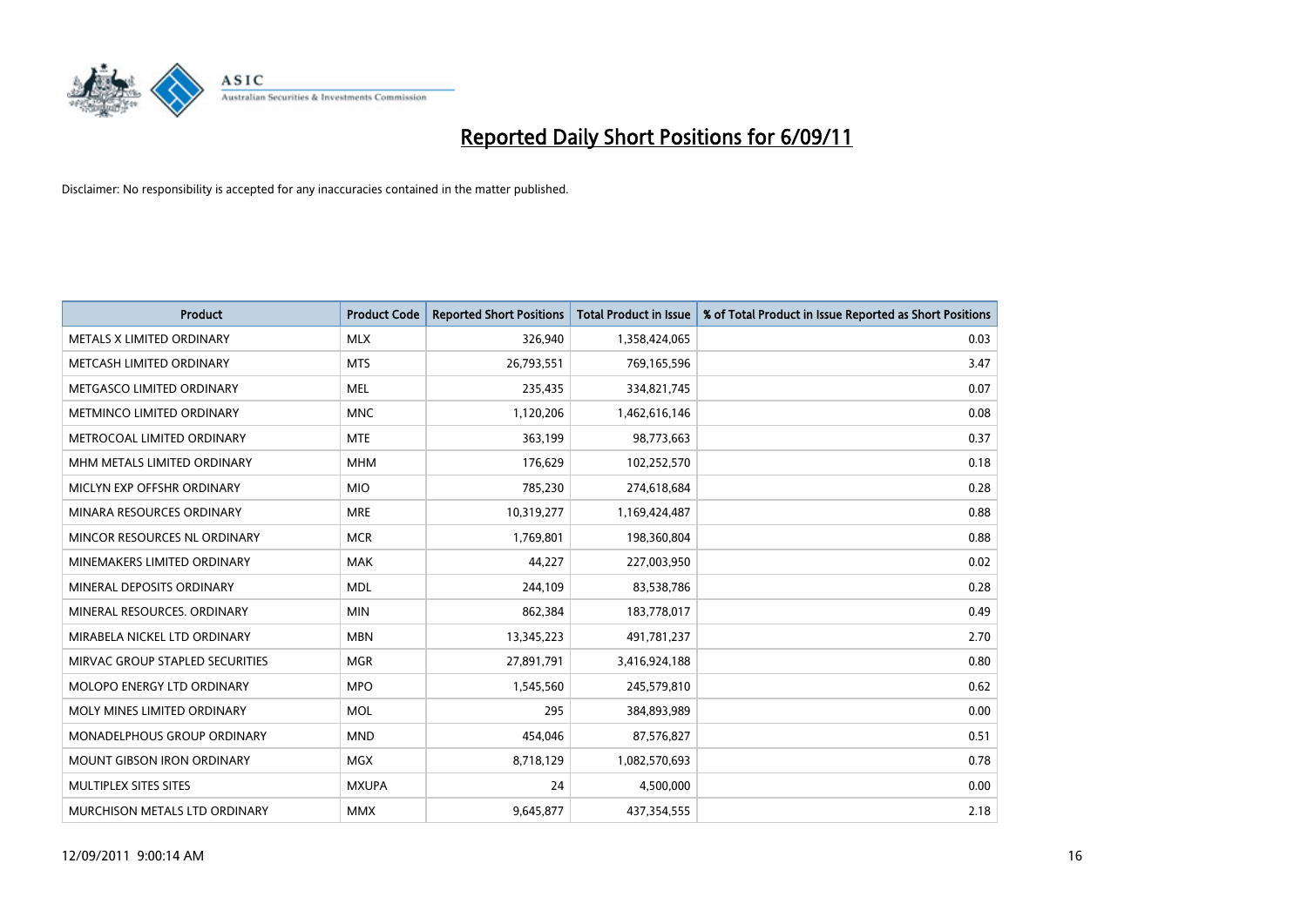

| <b>Product</b>                  | <b>Product Code</b> | <b>Reported Short Positions</b> | Total Product in Issue | % of Total Product in Issue Reported as Short Positions |
|---------------------------------|---------------------|---------------------------------|------------------------|---------------------------------------------------------|
| MYER HOLDINGS LTD ORDINARY      | <b>MYR</b>          | 50,252,806                      | 583,147,884            | 8.62                                                    |
| <b>MYSTATE LIMITED ORDINARY</b> | <b>MYS</b>          | 1,400                           | 67,439,158             | 0.00                                                    |
| NATIONAL AUST. BANK ORDINARY    | <b>NAB</b>          | 17,388,291                      | 2,201,147,145          | 0.77                                                    |
| NATURAL FUEL LIMITED ORDINARY   | <b>NFL</b>          |                                 | 1,121,912              | 0.00                                                    |
| NAVIGATOR RESOURCES ORDINARY    | <b>NAV</b>          | 500                             | 2,096,058,840          | 0.00                                                    |
| NAVITAS LIMITED ORDINARY        | <b>NVT</b>          | 3,116,523                       | 375,230,115            | 0.83                                                    |
| NEPTUNE MARINE ORDINARY         | <b>NMS</b>          | 912,534                         | 1,748,545,632          | 0.05                                                    |
| NEW HOPE CORPORATION ORDINARY   | <b>NHC</b>          | 252,445                         | 830,230,549            | 0.03                                                    |
| NEWCREST MINING ORDINARY        | <b>NCM</b>          | 2,066,777                       | 765,000,000            | 0.25                                                    |
| NEWS CORP A NON-VOTING CDI      | <b>NWSLV</b>        | 3,759,985                       | 1,826,624,532          | 0.22                                                    |
| NEWS CORP B VOTING CDI          | <b>NWS</b>          | 2,884,449                       | 798,520,953            | 0.35                                                    |
| NEXBIS LIMITED ORDINARY         | <b>NBS</b>          | 63,733                          | 798,356,704            | 0.01                                                    |
| NEXUS ENERGY LIMITED ORDINARY   | <b>NXS</b>          | 3,469,917                       | 1,326,697,820          | 0.26                                                    |
| NIB HOLDINGS LIMITED ORDINARY   | <b>NHF</b>          | 106,443                         | 466,733,110            | 0.02                                                    |
| NICK SCALI LIMITED ORDINARY     | <b>NCK</b>          | 35,846                          | 81,000,000             | 0.04                                                    |
| NIDO PETROLEUM ORDINARY         | <b>NDO</b>          | 3,130,430                       | 1,389,163,151          | 0.22                                                    |
| NKWE PLATINUM 10C US COMMON     | <b>NKP</b>          | 6                               | 559,651,184            | 0.00                                                    |
| NOBLE MINERAL RES ORDINARY      | <b>NMG</b>          | 566,661                         | 460,306,067            | 0.14                                                    |
| NORTHERN IRON LTD ORDINARY      | <b>NFE</b>          | 1,020,047                       | 336,084,863            | 0.31                                                    |
| NRW HOLDINGS LIMITED ORDINARY   | <b>NWH</b>          | 253,569                         | 278,888,011            | 0.09                                                    |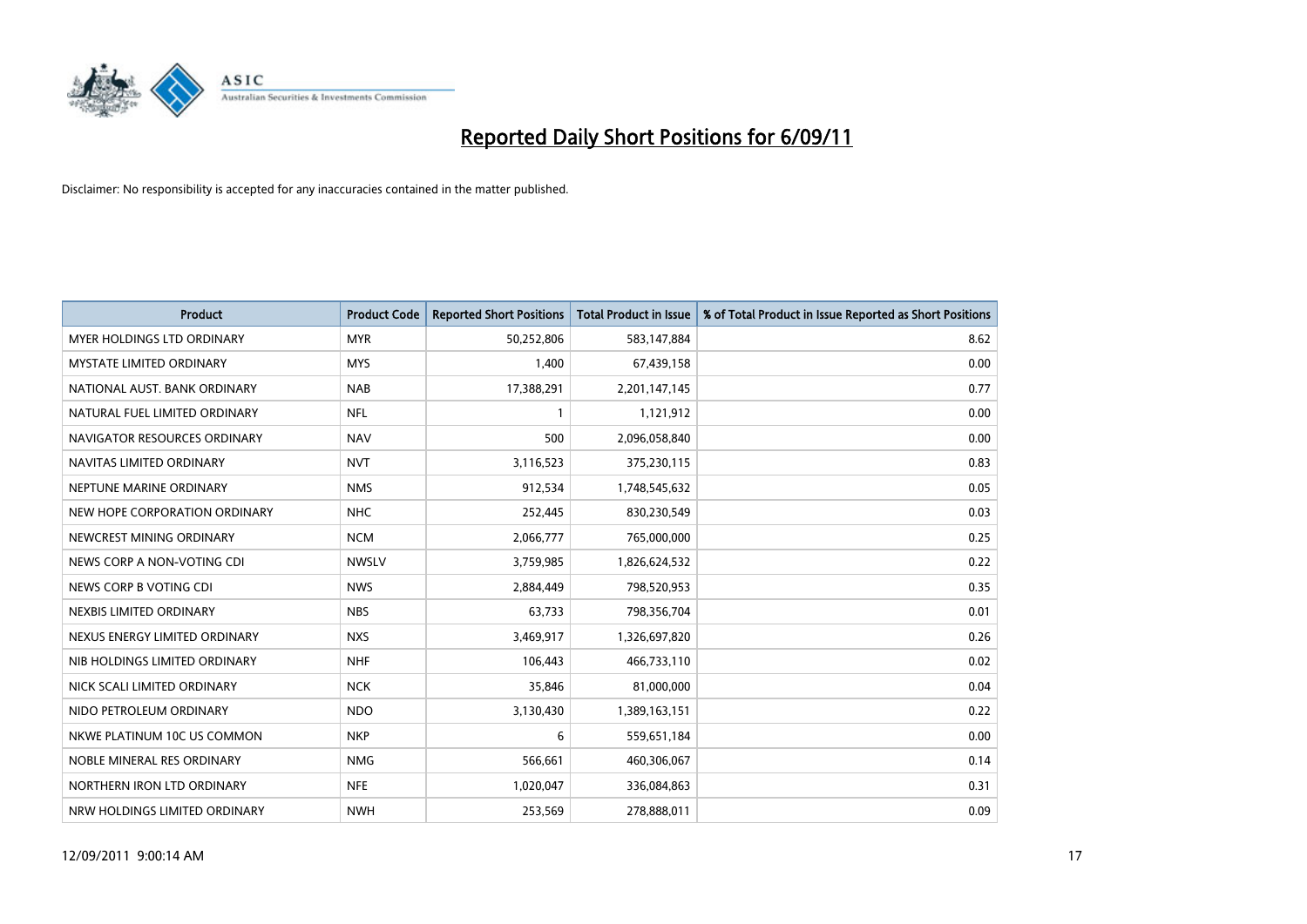

| <b>Product</b>                        | <b>Product Code</b> | <b>Reported Short Positions</b> | <b>Total Product in Issue</b> | % of Total Product in Issue Reported as Short Positions |
|---------------------------------------|---------------------|---------------------------------|-------------------------------|---------------------------------------------------------|
| NUCOAL RESOURCES NL ORDINARY          | <b>NCR</b>          | 102,401                         | 437,193,340                   | 0.02                                                    |
| NUFARM LIMITED ORDINARY               | <b>NUF</b>          | 4,223,482                       | 261,833,005                   | 1.62                                                    |
| OAKTON LIMITED ORDINARY               | <b>OKN</b>          | 736,857                         | 93,800,235                    | 0.79                                                    |
| OCEANAGOLD CORP. CHESS DEPOSITARY INT | <b>OGC</b>          | 876,352                         | 262,600,385                   | 0.32                                                    |
| OCEANIA CAPITAL LTD ORDINARY          | <b>OCP</b>          | 2,500                           | 91,921,295                    | 0.00                                                    |
| OIL SEARCH LTD ORDINARY               | OSH                 | 6,388,659                       | 1,320,648,378                 | 0.47                                                    |
| OM HOLDINGS LIMITED ORDINARY          | <b>OMH</b>          | 9,453,138                       | 504,105,150                   | 1.87                                                    |
| <b>ONESTEEL LIMITED ORDINARY</b>      | OST                 | 10,951,511                      | 1,338,106,652                 | 0.81                                                    |
| ORICA LIMITED ORDINARY                | ORI                 | 1,982,252                       | 363,966,570                   | 0.53                                                    |
| ORIGIN ENERGY ORDINARY                | <b>ORG</b>          | 5,693,372                       | 1,064,979,259                 | 0.54                                                    |
| OROCOBRE LIMITED ORDINARY             | <b>ORE</b>          | 90,266                          | 103,195,029                   | 0.08                                                    |
| OROTONGROUP LIMITED ORDINARY          | ORL                 | 175,386                         | 40,880,902                    | 0.42                                                    |
| OTTO ENERGY LIMITED ORDINARY          | <b>OEL</b>          | 109,204                         | 1,138,290,071                 | 0.01                                                    |
| OZ MINERALS ORDINARY                  | OZL                 | 6,992,567                       | 323,877,514                   | 2.14                                                    |
| <b>PACIFIC BRANDS ORDINARY</b>        | <b>PBG</b>          | 7,850,128                       | 931,386,248                   | 0.85                                                    |
| PALADIN ENERGY LTD ORDINARY           | <b>PDN</b>          | 13,511,106                      | 777,698,217                   | 1.75                                                    |
| PANAUST LIMITED ORDINARY              | <b>PNA</b>          | 9,148,083                       | 593,867,443                   | 1.51                                                    |
| PANORAMIC RESOURCES ORDINARY          | PAN                 | 1,728,575                       | 207,050,710                   | 0.83                                                    |
| PAPERLINX LIMITED ORDINARY            | <b>PPX</b>          | 6,225,230                       | 603,580,761                   | 1.05                                                    |
| PAPILLON RES LTD ORDINARY             | PIR                 | 449,474                         | 206,924,658                   | 0.22                                                    |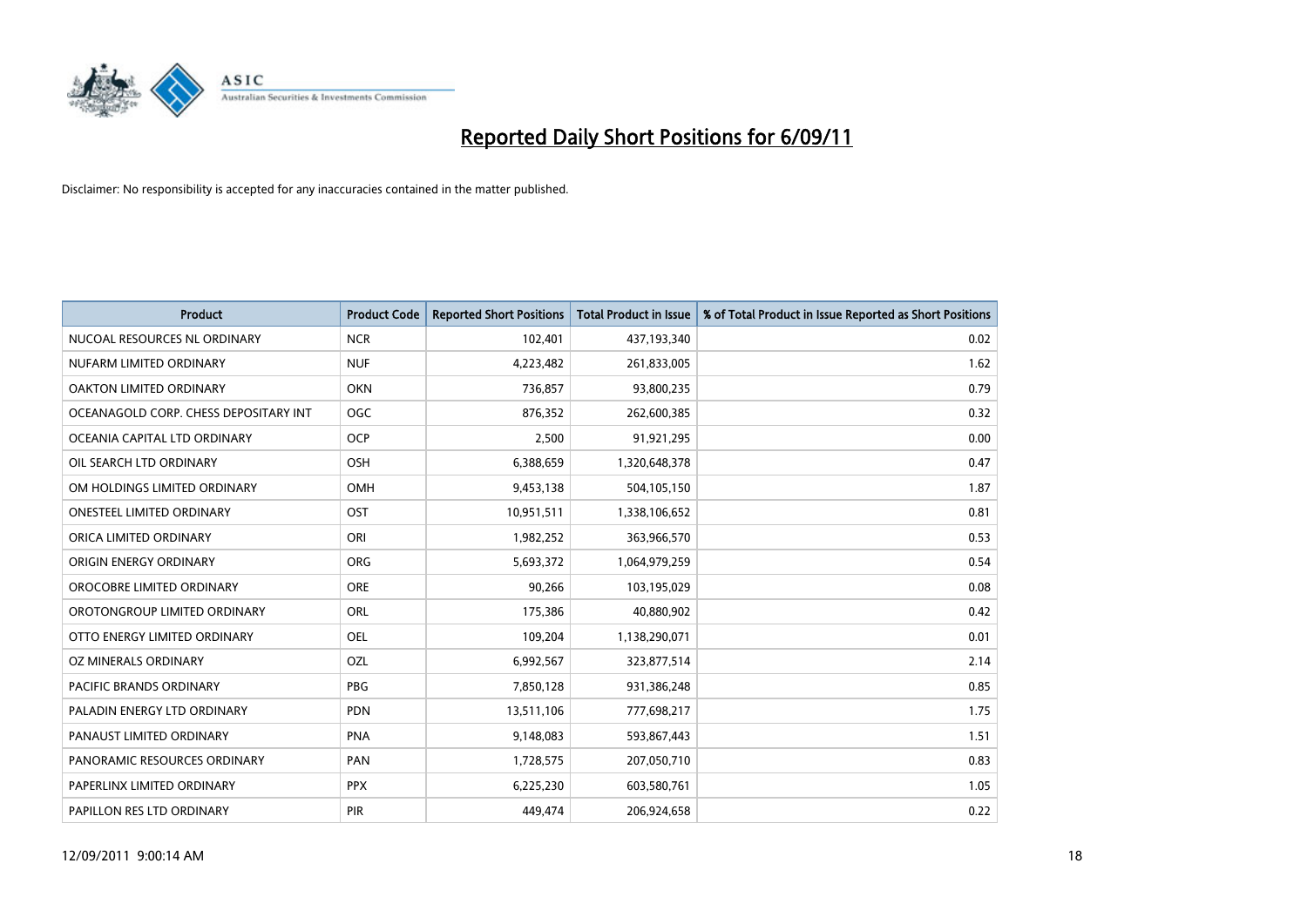

| <b>Product</b>                | <b>Product Code</b> | <b>Reported Short Positions</b> | Total Product in Issue | % of Total Product in Issue Reported as Short Positions |
|-------------------------------|---------------------|---------------------------------|------------------------|---------------------------------------------------------|
| PATTIES FOODS LTD ORDINARY    | PFL                 |                                 | 138,989,223            | 0.00                                                    |
| PEAK RESOURCES ORDINARY       | <b>PEK</b>          | 103,783                         | 155,979,643            | 0.07                                                    |
| PEET LIMITED ORDINARY         | <b>PPC</b>          | 66,301                          | 318,038,544            | 0.02                                                    |
| PENINSULA ENERGY LTD ORDINARY | <b>PEN</b>          | 1,493,377                       | 2,124,099,941          | 0.07                                                    |
| PERILYA LIMITED ORDINARY      | PEM                 | 433,240                         | 526,075,563            | 0.09                                                    |
| PERPETUAL LIMITED ORDINARY    | PPT                 | 2,724,074                       | 44,692,304             | 6.08                                                    |
| PERSEUS MINING LTD ORDINARY   | PRU                 | 3,256,374                       | 426,267,088            | 0.76                                                    |
| PETSEC ENERGY ORDINARY        | <b>PSA</b>          | 223,332                         | 231,283,622            | 0.10                                                    |
| PHARMAXIS LTD ORDINARY        | <b>PXS</b>          | 2,120,389                       | 229,116,309            | 0.92                                                    |
| PHOTON GROUP LTD ORDINARY     | PGA                 | 250,510                         | 1,540,886,866          | 0.02                                                    |
| PLATINUM ASSET ORDINARY       | <b>PTM</b>          | 4,866,441                       | 561,347,878            | 0.87                                                    |
| PLATINUM AUSTRALIA ORDINARY   | PLA                 | 5,832,408                       | 392,430,039            | 1.48                                                    |
| PLATINUM CAPITAL LTD ORDINARY | <b>PMC</b>          |                                 | 164,959,410            | 0.00                                                    |
| PMP LIMITED ORDINARY          | <b>PMP</b>          | 2,044                           | 329,879,212            | 0.00                                                    |
| PORT BOUVARD LIMITED ORDINARY | PBD                 | 6,754                           | 593,868,295            | 0.00                                                    |
| PREMIER INVESTMENTS ORDINARY  | <b>PMV</b>          | 199,429                         | 155,062,831            | 0.13                                                    |
| PRIMA BIOMED LTD ORDINARY     | PRR                 | 600,000                         | 1,007,312,939          | 0.06                                                    |
| PRIMARY HEALTH CARE ORDINARY  | <b>PRY</b>          | 8,960,781                       | 497,469,803            | 1.81                                                    |
| PRIME MEDIA GRP LTD ORDINARY  | PRT                 | 30,874                          | 366,330,303            | 0.01                                                    |
| PROGEN PHARMACEUTIC ORDINARY  | PGL                 | 151,596                         | 24,709,097             | 0.61                                                    |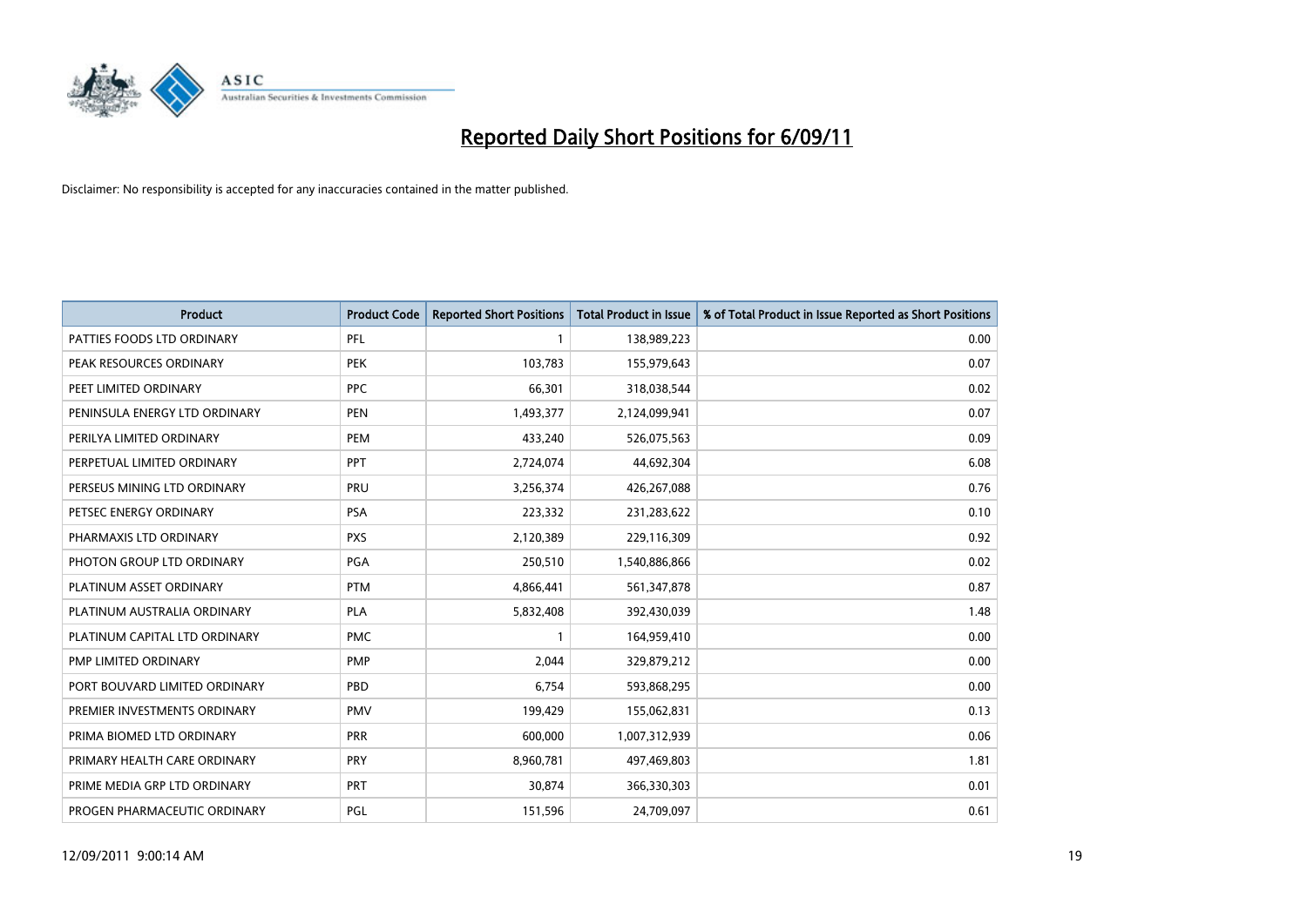

| <b>Product</b>                    | <b>Product Code</b> | <b>Reported Short Positions</b> | Total Product in Issue | % of Total Product in Issue Reported as Short Positions |
|-----------------------------------|---------------------|---------------------------------|------------------------|---------------------------------------------------------|
| PROGRAMMED ORDINARY               | <b>PRG</b>          | 444,754                         | 118,169,908            | 0.37                                                    |
| PSIVIDA CORP CDI 1:1              | <b>PVA</b>          | 6,878                           | 8,737,186              | 0.08                                                    |
| <b>QANTAS AIRWAYS ORDINARY</b>    | QAN                 | 35,419,373                      | 2,265,123,620          | 1.58                                                    |
| OBE INSURANCE GROUP ORDINARY      | <b>OBE</b>          | 21,662,819                      | 1,092,654,587          | 1.94                                                    |
| OR NATIONAL LIMITED ORDINARY      | <b>ORN</b>          | 23,411,762                      | 2,440,000,000          | 0.93                                                    |
| RAMELIUS RESOURCES ORDINARY       | <b>RMS</b>          | 112,168                         | 291,767,215            | 0.03                                                    |
| RAMSAY HEALTH CARE ORDINARY       | <b>RHC</b>          | 1,127,931                       | 202,081,252            | 0.54                                                    |
| <b>RCR TOMLINSON ORDINARY</b>     | <b>RCR</b>          | 53,586                          | 132,010,172            | 0.04                                                    |
| <b>REA GROUP ORDINARY</b>         | <b>REA</b>          | 144,710                         | 130,401,680            | 0.11                                                    |
| <b>RED FORK ENERGY ORDINARY</b>   | <b>RFE</b>          | 7,696                           | 269,769,853            | 0.00                                                    |
| REDBANK ENERGY LTD ORDINARY       | <b>AEJ</b>          | 19                              | 786,287                | 0.00                                                    |
| REED RESOURCES LTD ORDINARY       | <b>RDR</b>          | 346,220                         | 264,742,501            | 0.13                                                    |
| REGIS RESOURCES ORDINARY          | <b>RRL</b>          | 1,967,765                       | 433,273,680            | 0.44                                                    |
| RESMED INC CDI 10:1               | <b>RMD</b>          | 9,753,450                       | 1,556,242,300          | 0.62                                                    |
| <b>RESOLUTE MINING ORDINARY</b>   | <b>RSG</b>          | 2,451,121                       | 467,810,508            | 0.53                                                    |
| RESOURCE GENERATION ORDINARY      | <b>RES</b>          | 214,311                         | 262,895,652            | 0.08                                                    |
| <b>RETAIL FOOD GROUP ORDINARY</b> | <b>RFG</b>          | 3,057                           | 108,151,283            | 0.00                                                    |
| REVERSE CORP LIMITED ORDINARY     | <b>REF</b>          | 25,141                          | 92,382,175             | 0.03                                                    |
| REX MINERALS LIMITED ORDINARY     | <b>RXM</b>          | 996,313                         | 153,635,519            | 0.64                                                    |
| RHG LIMITED ORDINARY              | <b>RHG</b>          | 1,472,254                       | 320,092,978            | 0.45                                                    |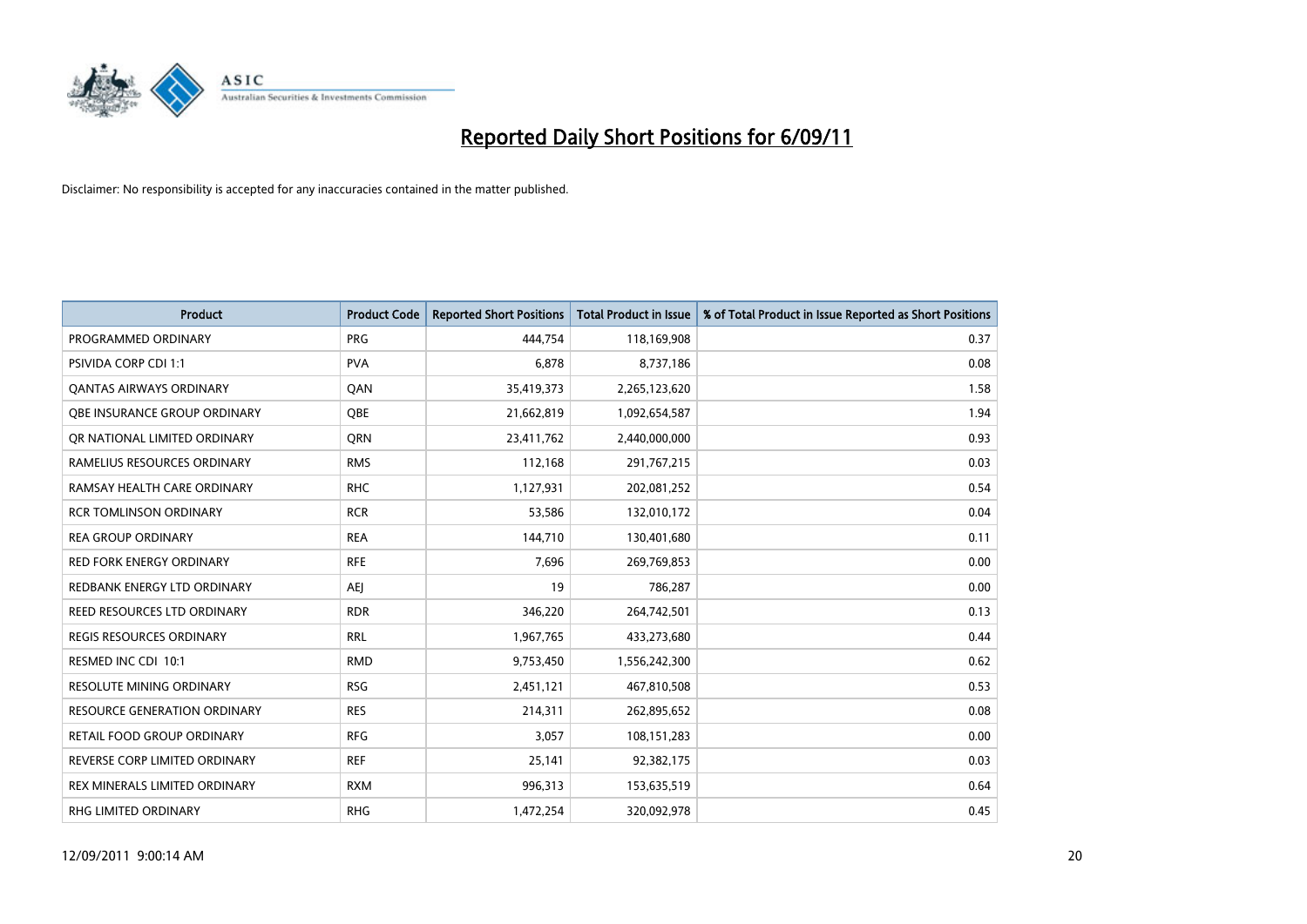

| <b>Product</b>                | <b>Product Code</b> | <b>Reported Short Positions</b> | Total Product in Issue | % of Total Product in Issue Reported as Short Positions |
|-------------------------------|---------------------|---------------------------------|------------------------|---------------------------------------------------------|
| <b>RIALTO ENERGY ORDINARY</b> | <b>RIA</b>          | 440,015                         | 375,006,264            | 0.12                                                    |
| RIO TINTO LIMITED ORDINARY    | <b>RIO</b>          | 18,584,680                      | 435,758,720            | 4.26                                                    |
| RIVERCITY MOTORWAY STAPLED    | <b>RCY</b>          | 132,000                         | 957,010,115            | 0.01                                                    |
| ROBUST RESOURCES ORDINARY     | <b>ROL</b>          | 1,137,189                       | 84,944,097             | 1.34                                                    |
| ROC OIL COMPANY ORDINARY      | <b>ROC</b>          | 1,183,882                       | 713,254,560            | 0.16                                                    |
| ROYAL WOLF HOLDINGS ORDINARY  | <b>RWH</b>          | 60,000                          | 100,387,052            | 0.06                                                    |
| SAI GLOBAL LIMITED ORDINARY   | SAI                 | 1,090,780                       | 199,964,806            | 0.55                                                    |
| SALMAT LIMITED ORDINARY       | <b>SLM</b>          | 993,697                         | 159,784,049            | 0.62                                                    |
| SANDFIRE RESOURCES ORDINARY   | <b>SFR</b>          | 1,928,718                       | 149,919,969            | 1.29                                                    |
| <b>SANTOS LTD ORDINARY</b>    | <b>STO</b>          | 14,271,441                      | 878,130,147            | 1.60                                                    |
| SARACEN MINERAL ORDINARY      | <b>SAR</b>          | 743,986                         | 492,251,415            | 0.15                                                    |
| SEDGMAN LIMITED ORDINARY      | SDM                 | 172,017                         | 209,752,689            | 0.08                                                    |
| SEEK LIMITED ORDINARY         | <b>SEK</b>          | 15,306,554                      | 337,079,207            | 4.54                                                    |
| SELECT HARVESTS ORDINARY      | <b>SHV</b>          | 387.749                         | 56,226,960             | 0.69                                                    |
| SENETAS CORPORATION ORDINARY  | <b>SEN</b>          | 756,999                         | 463,105,195            | 0.16                                                    |
| SENEX ENERGY LIMITED ORDINARY | SXY                 | 400,000                         | 760,722,223            | 0.05                                                    |
| SERVCORP LIMITED ORDINARY     | SRV                 | 180,453                         | 98,440,807             | 0.18                                                    |
| SERVICE STREAM ORDINARY       | <b>SSM</b>          | 478,776                         | 283,418,867            | 0.17                                                    |
| SEVEN GROUP HOLDINGS ORDINARY | <b>SVW</b>          | 735,313                         | 306,410,281            | 0.23                                                    |
| SEVEN WEST MEDIA LTD ORDINARY | <b>SWM</b>          | 2,507,014                       | 610,327,899            | 0.40                                                    |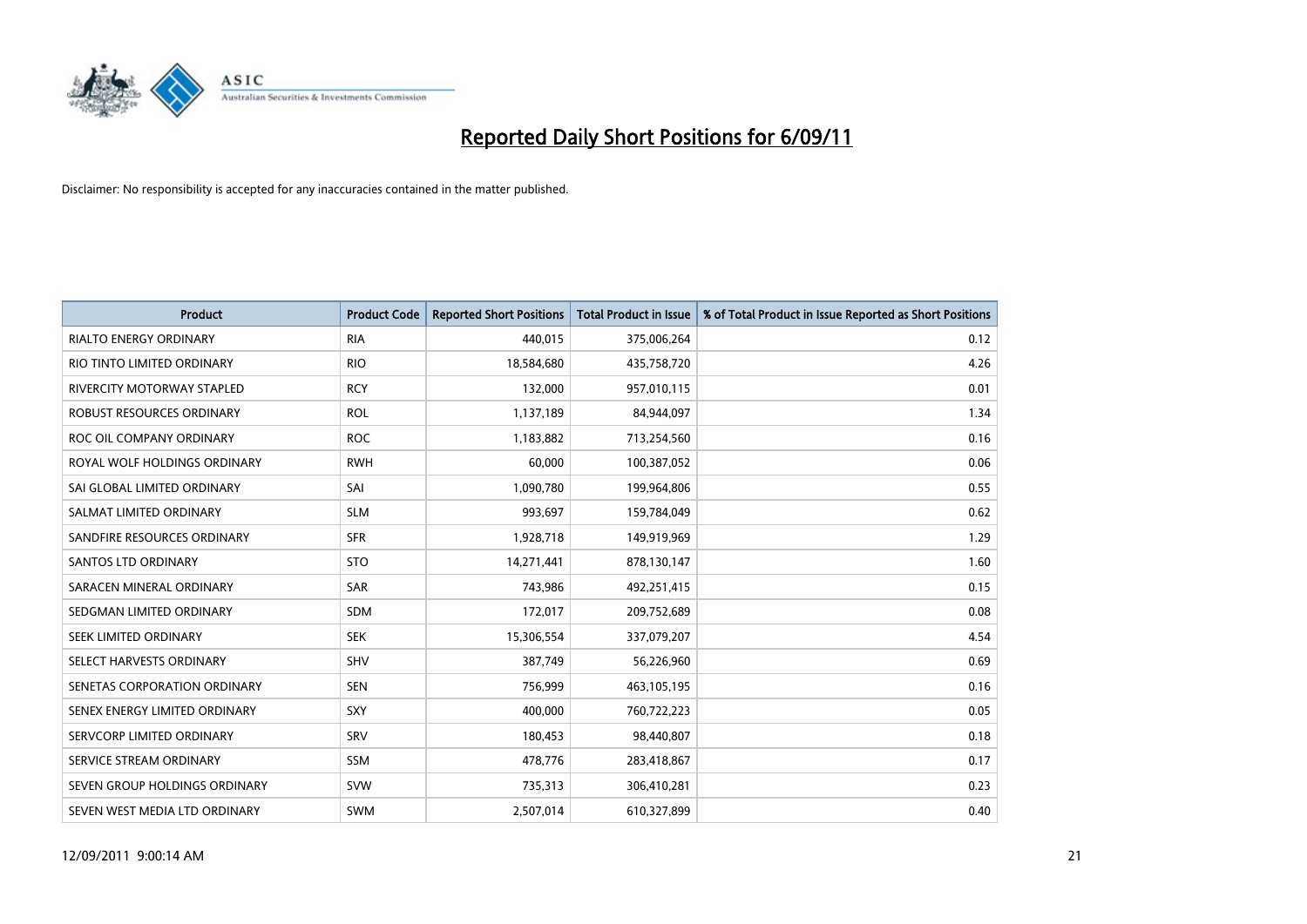

| Product                                  | <b>Product Code</b> | <b>Reported Short Positions</b> | <b>Total Product in Issue</b> | % of Total Product in Issue Reported as Short Positions |
|------------------------------------------|---------------------|---------------------------------|-------------------------------|---------------------------------------------------------|
| SIGMA PHARMACEUTICAL ORDINARY            | <b>SIP</b>          | 13,651,308                      | 1,178,626,572                 | 1.14                                                    |
| SILEX SYSTEMS ORDINARY                   | <b>SLX</b>          | 432,217                         | 170,133,997                   | 0.25                                                    |
| SILVER LAKE RESOURCE ORDINARY            | <b>SLR</b>          | 138,153                         | 178,922,838                   | 0.06                                                    |
| SIMS METAL MGMT LTD ORDINARY             | <b>SGM</b>          | 2,092,305                       | 205,415,458                   | 1.02                                                    |
| SINGAPORE TELECOMM. CHESS DEPOSITARY INT | SGT                 | 5,434,282                       | 168,828,658                   | 3.22                                                    |
| SIRIUS RESOURCES NL ORDINARY             | <b>SIR</b>          | 82,500                          | 137,134,586                   | 0.06                                                    |
| SKILLED GROUP LTD ORDINARY               | <b>SKE</b>          | 28,047                          | 233, 243, 776                 | 0.01                                                    |
| SMS MANAGEMENT, ORDINARY                 | <b>SMX</b>          | 173,853                         | 68,290,180                    | 0.24                                                    |
| SONIC HEALTHCARE ORDINARY                | <b>SHL</b>          | 4,575,791                       | 389,969,875                   | 1.17                                                    |
| SOUL PATTINSON (W.H) ORDINARY            | SOL                 | 18,577                          | 238,640,580                   | 0.01                                                    |
| SP AUSNET STAPLED SECURITIES             | <b>SPN</b>          | 2,488,837                       | 2,850,932,204                 | 0.09                                                    |
| SPARK INFRASTRUCTURE STAPLED NOTE & UNIT | SKI                 | 16,719,897                      | 1,326,734,264                 | 1.25                                                    |
| SPDR 200 FUND ETF UNITS                  | <b>STW</b>          | 8                               | 51,778,556                    | 0.00                                                    |
| SPECIALTY FASHION ORDINARY               | <b>SFH</b>          | 596,070                         | 191,786,121                   | 0.30                                                    |
| SPOTLESS GROUP LTD ORDINARY              | <b>SPT</b>          | 1,508,521                       | 262,766,725                   | 0.56                                                    |
| ST BARBARA LIMITED ORDINARY              | <b>SBM</b>          | 5,268,377                       | 325,615,389                   | 1.60                                                    |
| STAGING CONNECTIONS ORDINARY             | <b>STG</b>          | 2,917,189                       | 78,317,726                    | 3.72                                                    |
| STANMORE COAL LTD ORDINARY               | <b>SMR</b>          | 88,951                          | 89,791,402                    | 0.10                                                    |
| STARPHARMA HOLDINGS ORDINARY             | SPL                 | 1,135,677                       | 247,946,578                   | 0.46                                                    |
| STH AMERICAN COR LTD ORDINARY            | SAY                 | 9,200                           | 245,846,493                   | 0.00                                                    |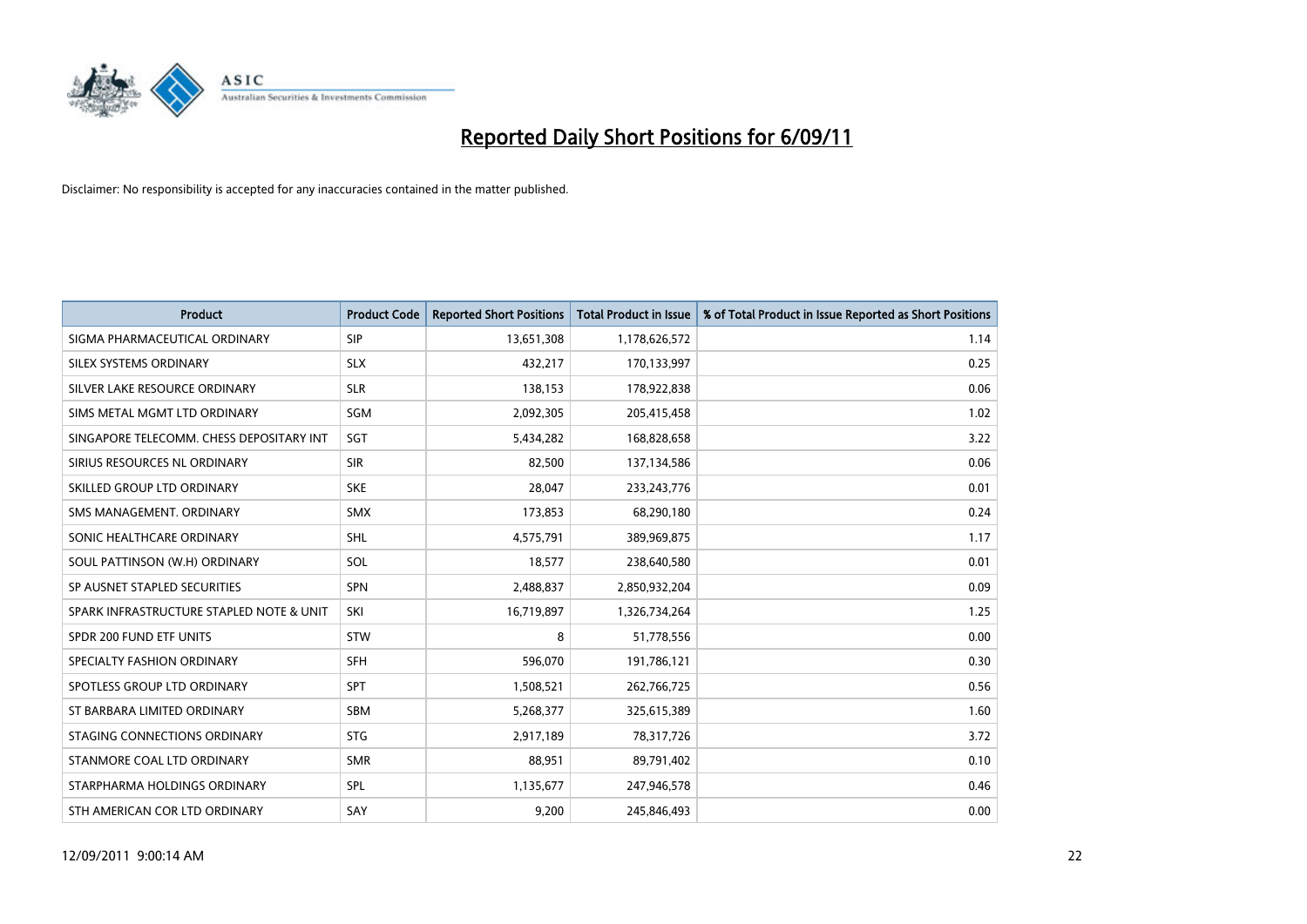

| Product                              | <b>Product Code</b> | <b>Reported Short Positions</b> | <b>Total Product in Issue</b> | % of Total Product in Issue Reported as Short Positions |
|--------------------------------------|---------------------|---------------------------------|-------------------------------|---------------------------------------------------------|
| STHN CROSS MEDIA ORDINARY            | SXL                 | 2,333,884                       | 705,766,444                   | 0.31                                                    |
| STOCKLAND UNITS/ORD STAPLED          | SGP                 | 12,730,109                      | 2,383,036,717                 | 0.51                                                    |
| STRAITS RES LTD. ORDINARY            | SRO                 | 7,711,416                       | 324,796,141                   | 2.37                                                    |
| STW COMMUNICATIONS ORDINARY          | SGN                 | 267,043                         | 364,310,964                   | 0.07                                                    |
| SUNCORP GROUP LTD ORDINARY           | <b>SUN</b>          | 11,553,502                      | 1,286,600,980                 | 0.86                                                    |
| SUNDANCE ENERGY ORDINARY             | <b>SEA</b>          | 29,418                          | 277,098,474                   | 0.01                                                    |
| SUNDANCE RESOURCES ORDINARY          | SDL                 | 18,786,267                      | 2,887,654,669                 | 0.64                                                    |
| SUNLAND GROUP LTD ORDINARY           | <b>SDG</b>          | 150,034                         | 220,457,476                   | 0.07                                                    |
| SUPER RET REP LTD ORDINARY           | SUL                 | 219,859                         | 130,478,739                   | 0.17                                                    |
| SWICK MINING ORDINARY                | <b>SWK</b>          | 1,548                           | 236,724,970                   | 0.00                                                    |
| SYMEX HOLDINGS ORDINARY              | <b>SYM</b>          | 6,633                           | 189,166,670                   | 0.00                                                    |
| <b>TABCORP HOLDINGS LTD ORDINARY</b> | <b>TAH</b>          | 13,453,405                      | 688,019,737                   | 1.93                                                    |
| <b>TALENT2 INTERNATION ORDINARY</b>  | <b>TWO</b>          | 100,525                         | 146,539,334                   | 0.07                                                    |
| TAP OIL LIMITED ORDINARY             | <b>TAP</b>          | 245,359                         | 240,995,311                   | 0.10                                                    |
| TASSAL GROUP LIMITED ORDINARY        | <b>TGR</b>          | 80,635                          | 146,304,404                   | 0.04                                                    |
| <b>TATTS GROUP LTD ORDINARY</b>      | <b>TTS</b>          | 29,624,755                      | 1,318,687,024                 | 2.23                                                    |
| TELECOM CORPORATION ORDINARY         | <b>TEL</b>          | 20,883,284                      | 1,924,707,065                 | 1.09                                                    |
| TELSTRA CORPORATION. ORDINARY        | <b>TLS</b>          | 71,572,779                      | 12,443,074,357                | 0.57                                                    |
| TEN NETWORK HOLDINGS ORDINARY        | <b>TEN</b>          | 31,162,385                      | 1,045,236,720                 | 2.98                                                    |
| TERANGA GOLD CORP CDI 1:1            | TGZ                 | 236,573                         | 153,488,354                   | 0.14                                                    |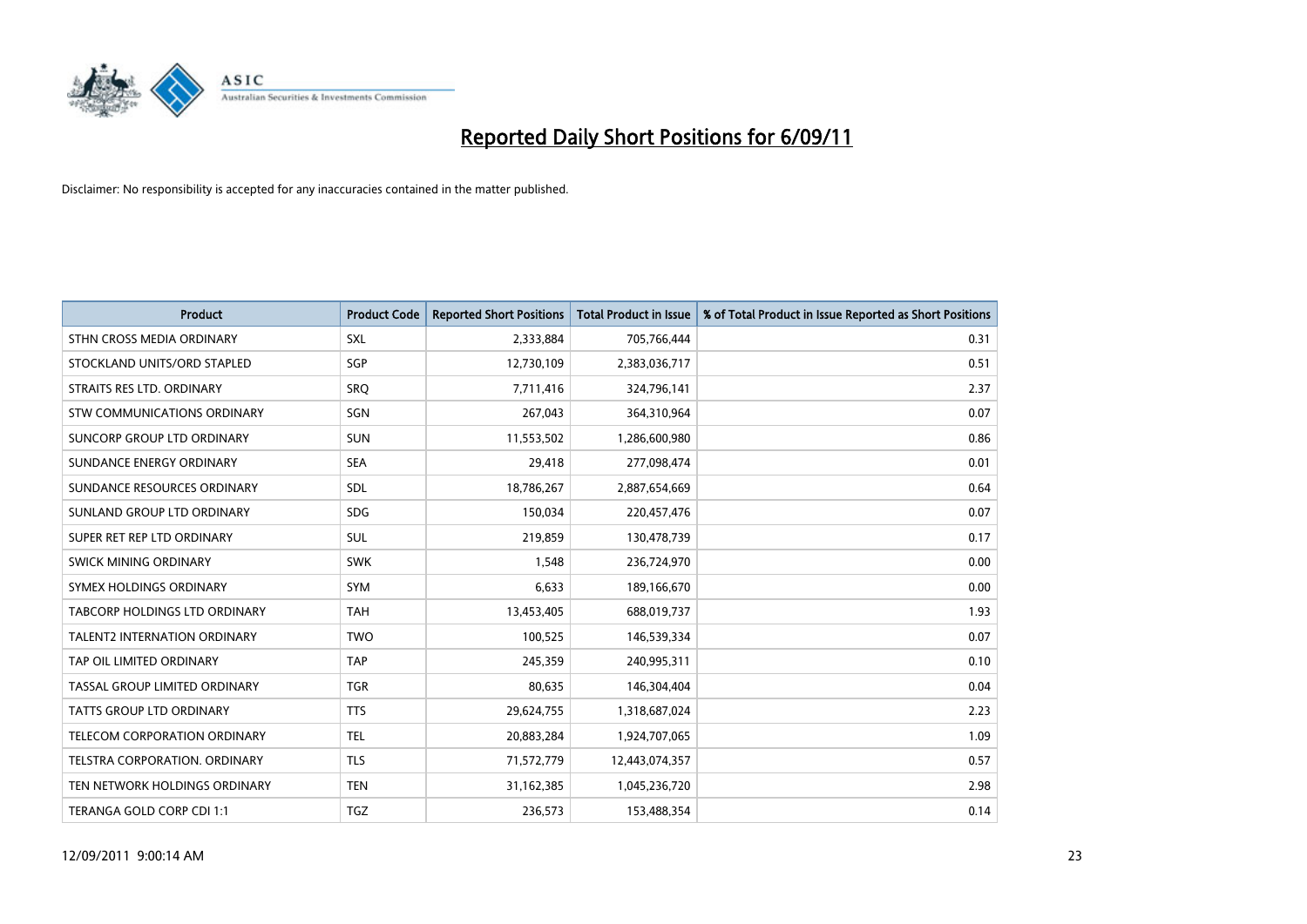

| Product                              | <b>Product Code</b> | <b>Reported Short Positions</b> | <b>Total Product in Issue</b> | % of Total Product in Issue Reported as Short Positions |
|--------------------------------------|---------------------|---------------------------------|-------------------------------|---------------------------------------------------------|
| <b>TEXON PETROLEUM LTD ORDINARY</b>  | <b>TXN</b>          | 112,005                         | 242,539,848                   | 0.05                                                    |
| TFS CORPORATION LTD ORDINARY         | <b>TFC</b>          | 198,125                         | 276,453,042                   | 0.07                                                    |
| THE REJECT SHOP ORDINARY             | <b>TRS</b>          | 739,522                         | 26,071,170                    | 2.83                                                    |
| THOR MINING PLC CHESS DEPOSITARY 1:1 | <b>THR</b>          | 2,307                           | 222,489,120                   | 0.00                                                    |
| THORN GROUP LIMITED ORDINARY         | <b>TGA</b>          | 30,837                          | 146,091,970                   | 0.02                                                    |
| <b>TIGER RESOURCES ORDINARY</b>      | <b>TGS</b>          | 128,896                         | 671,110,549                   | 0.02                                                    |
| <b>TISHMAN SPEYER UNITS</b>          | <b>TSO</b>          | 77,604                          | 338,440,904                   | 0.02                                                    |
| TNG LIMITED ORDINARY                 | <b>TNG</b>          | 4,321                           | 284,803,062                   | 0.00                                                    |
| TOLL HOLDINGS LTD ORDINARY           | <b>TOL</b>          | 20,490,599                      | 710,128,531                   | 2.88                                                    |
| TORO ENERGY LIMITED ORDINARY         | <b>TOE</b>          | 35,404                          | 965,436,676                   | 0.00                                                    |
| <b>TOWER LIMITED ORDINARY</b>        | <b>TWR</b>          | 689,519                         | 265,176,580                   | 0.26                                                    |
| TOX FREE SOLUTIONS ORDINARY          | <b>TOX</b>          | 16,550                          | 96,503,382                    | 0.01                                                    |
| TPG TELECOM LIMITED ORDINARY         | <b>TPM</b>          | 3,413,708                       | 783,481,644                   | 0.45                                                    |
| <b>TRANSFIELD SERVICES ORDINARY</b>  | <b>TSE</b>          | 3,382,757                       | 549,715,957                   | 0.62                                                    |
| TRANSPACIFIC INDUST, ORDINARY        | <b>TPI</b>          | 10,802,532                      | 960,638,735                   | 1.11                                                    |
| TRANSURBAN GROUP TRIPLE STAPLED SEC. | <b>TCL</b>          | 1,814,506                       | 1,450,831,425                 | 0.12                                                    |
| TREASURY WINE ESTATE ORDINARY        | <b>TWE</b>          | 17,055,768                      | 647,227,144                   | 2.63                                                    |
| TRINITY GROUP STAPLED SECURITIES     | <b>TCQ</b>          | 3,419                           | 203,405,927                   | 0.00                                                    |
| TROY RESOURCES NL ORDINARY           | <b>TRY</b>          | 157,873                         | 88,001,823                    | 0.17                                                    |
| UGL LIMITED ORDINARY                 | <b>UGL</b>          | 4,347,647                       | 166,047,171                   | 2.61                                                    |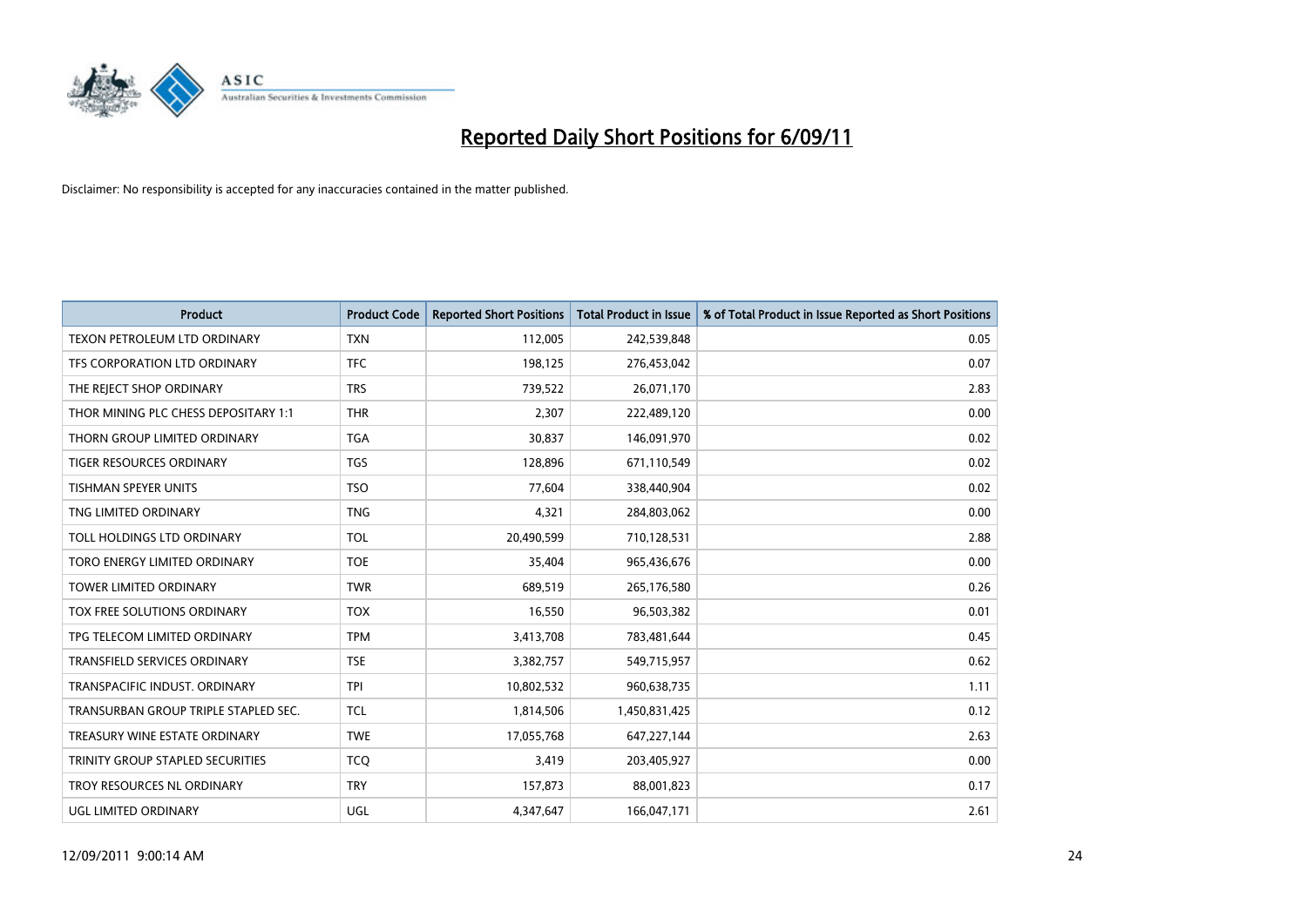

| <b>Product</b>                         | <b>Product Code</b> | <b>Reported Short Positions</b> | <b>Total Product in Issue</b> | % of Total Product in Issue Reported as Short Positions |
|----------------------------------------|---------------------|---------------------------------|-------------------------------|---------------------------------------------------------|
| <b>UNILIFE CORPORATION CDI 6:1</b>     | <b>UNS</b>          | 874,906                         | 267,082,637                   | 0.32                                                    |
| UXC LIMITED ORDINARY                   | <b>UXC</b>          | 19,289                          | 306,933,250                   | 0.01                                                    |
| <b>VDM GROUP LIMITED ORDINARY</b>      | <b>VMG</b>          | 11,116                          | 193,127,749                   | 0.01                                                    |
| <b>VENTURE MINERALS ORDINARY</b>       | <b>VMS</b>          | 278,935                         | 221,093,592                   | 0.12                                                    |
| <b>VIRGIN BLUE HOLDINGS ORDINARY</b>   | <b>VBA</b>          | 31,658,472                      | 2,210,197,600                 | 1.44                                                    |
| <b>VISION GROUP HLDGS ORDINARY</b>     | <b>VGH</b>          | 78,000                          | 74,520,926                    | 0.10                                                    |
| <b>VITA GROUP LTD ORDINARY</b>         | <b>VTG</b>          | 75,190                          | 142,499,800                   | 0.05                                                    |
| VITERRA INC CDI 1:1                    | <b>VTA</b>          | 3,828                           | 68,629,939                    | 0.01                                                    |
| WATPAC LIMITED ORDINARY                | <b>WTP</b>          | 16,164                          | 183,341,382                   | 0.00                                                    |
| <b>WDS LIMITED ORDINARY</b>            | <b>WDS</b>          | 701                             | 144,055,662                   | 0.00                                                    |
| WEBJET LIMITED ORDINARY                | WEB                 | 52,338                          | 75,045,399                    | 0.07                                                    |
| <b>WESFARMERS LIMITED ORDINARY</b>     | <b>WES</b>          | 17,915,376                      | 1,005,791,581                 | 1.76                                                    |
| WESFARMERS LIMITED PARTIALLY PROTECTED | <b>WESN</b>         | 91,997                          | 151,280,581                   | 0.05                                                    |
| <b>WESTERN AREAS NL ORDINARY</b>       | <b>WSA</b>          | 9,492,578                       | 179,735,899                   | 5.26                                                    |
| WESTERN DESERT RES. ORDINARY           | <b>WDR</b>          | 948                             | 206,935,914                   | 0.00                                                    |
| WESTFIELD GROUP ORD/UNIT STAPLED SEC   | <b>WDC</b>          | 7,191,653                       | 2,308,988,539                 | 0.29                                                    |
| WESTFIELD RETAIL TST UNIT STAPLED      | <b>WRT</b>          | 42,048,131                      | 3,054,166,195                 | 1.35                                                    |
| WESTPAC BANKING CORP ORDINARY          | <b>WBC</b>          | 31,621,788                      | 3,030,201,055                 | 1.03                                                    |
| WHITE ENERGY COMPANY ORDINARY          | <b>WEC</b>          | 3,845,848                       | 316,104,241                   | 1.21                                                    |
| WHITEHAVEN COAL ORDINARY               | <b>WHC</b>          | 742,558                         | 494,468,415                   | 0.15                                                    |